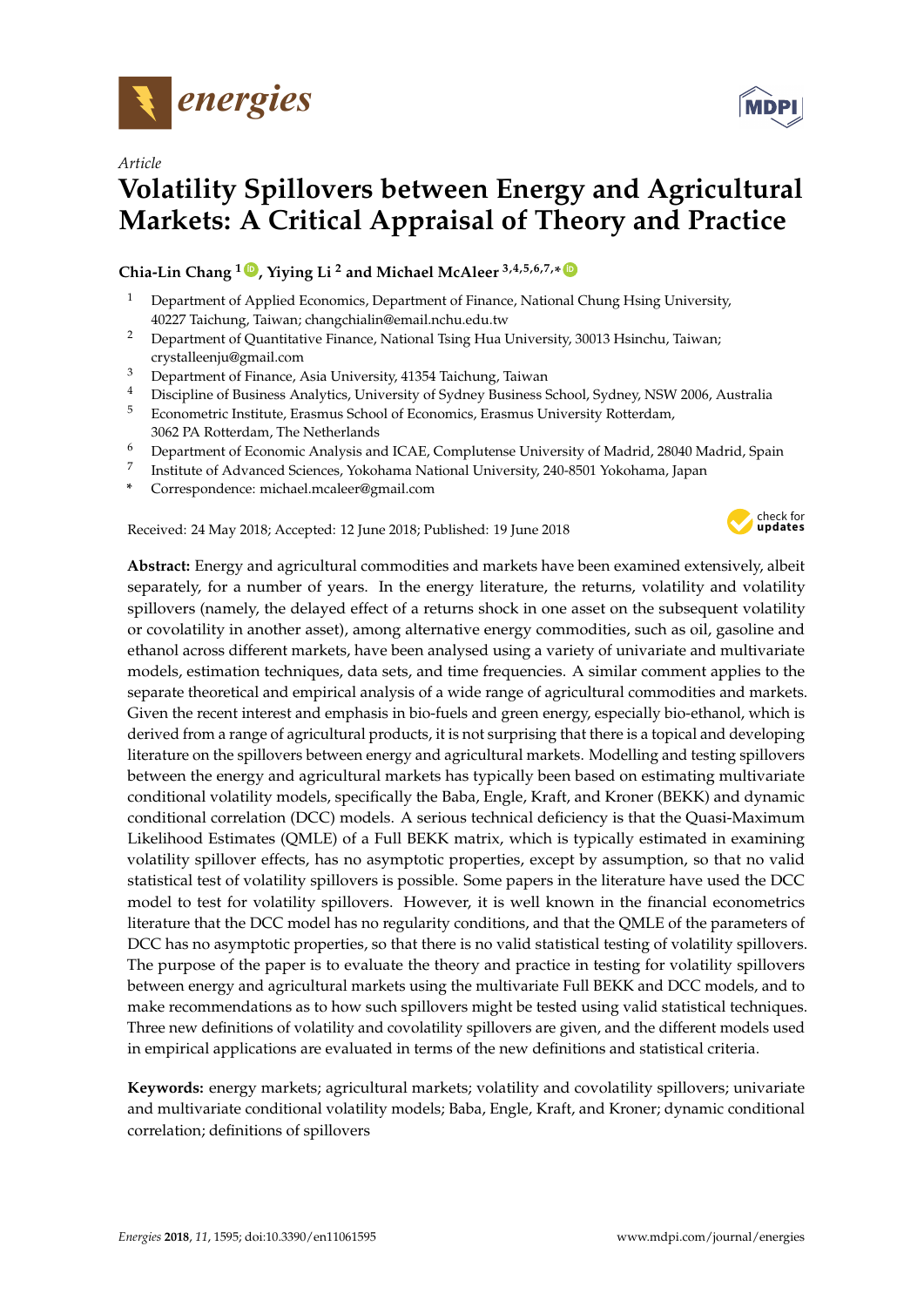#### **1. Introduction**

Energy and agricultural commodities and markets have been examined extensively, albeit separately, for a number of years. In the energy literature, the returns, volatility and volatility spillovers (namely, the delayed effect of a returns shock in one financial asset on the subsequent volatility or covolatility in another asset), among alternative energy commodities, such as oil, gasoline and ethanol across different markets, have been analysed using a variety of univariate and multivariate models, estimation techniques, data sets, and time frequencies. A similar comment applies to the separate theoretical and empirical analysis of a wide range of agricultural commodities and markets.

Given the recent interest and emphasis in bio-fuels and green energy, especially bio-ethanol, which can be derived from a range of agricultural products, it is not surprising that there is a topical and developing literature on the spillovers between energy and agricultural markets, where the emphasis is on testing the magnitude and direction of the volatility spillovers between alternative commodities in these markets.

A related area of research is the relationship between energy prices, on the one hand, and food and fertilizer prices, on the other, as fertilizer prices have a direct and significant effect on the prices of agricultural products (see, for example [\[1](#page-16-0)[,2\]](#page-16-1)). However, there do not seem to be any published papers that have tested for volatility spillover effects between the energy and fertilizer markets as existing research has focused on univariate conditional volatility models rather than their multivariate counterparts.

Spillovers can be examined in the conditional means, that is, the financial returns on commodity prices, or the conditional volatility of the shocks to returns. When spillovers are analysed in the context of returns, such testing of spillover effects are based on the well-known Granger (non-) causality test in a vector autoregressive process. Estimation and testing are typically undertaken within a systems framework for purposes of efficiency in estimation and greater power of the associated tests.

Spillover effects can also be tested in terms of the conditional volatility. Modelling and testing spillovers between the energy and agricultural markets has typically been based on estimating multivariate conditional volatility models, specifically the Baba, Engle, Kraft, and Kroner (BEKK) model of Engle and Kroner [\[3\]](#page-16-2) and the dynamic conditional correlation (DCC) model of Engle [\[4\]](#page-16-3). It has been shown in McAleer et al. [\[5\]](#page-16-4) that BEKK can be derived from a vector random coefficient autoregressive model, and that the Quasi-Maximum Likelihood Estimates (QMLE) of the parameters in BEKK have the asymptotic properties of consistency and asymptotic normality, but only where the covariance matrix of the random coefficient is a diagonal matrix (or the associated special case of a scalar matrix). In practice, in the literature on testing for volatility spillovers between energy and agricultural markets, virtually all of the published papers seem to have estimated a Full BEKK matrix to test for spillover effects.

A serious technical deficiency and limitation is that the QMLE of a Full BEKK matrix has no asymptotic properties, except by assumption of the existence of multivariate eighth moments, which cannot be verified. Therefore, no valid statistical test of volatility spillover effects is possible within the context of a Full BEKK model. This is in contrast with the Diagonal BEKK counterpart, where the regularity conditions can be verified, so that the asymptotic properties of the QMLE allow valid statistical tests of volatility spillovers.

Some papers in the literature have used the DCC model to test for volatility spillovers using multivariate conditional covariances and conditional correlations. However, it is well known in the financial econometrics literature that the DCC model has no regularity conditions, and that the QMLE of the parameters of DCC has no asymptotic properties, except by assumption (see McAleer [\[6\]](#page-16-5) for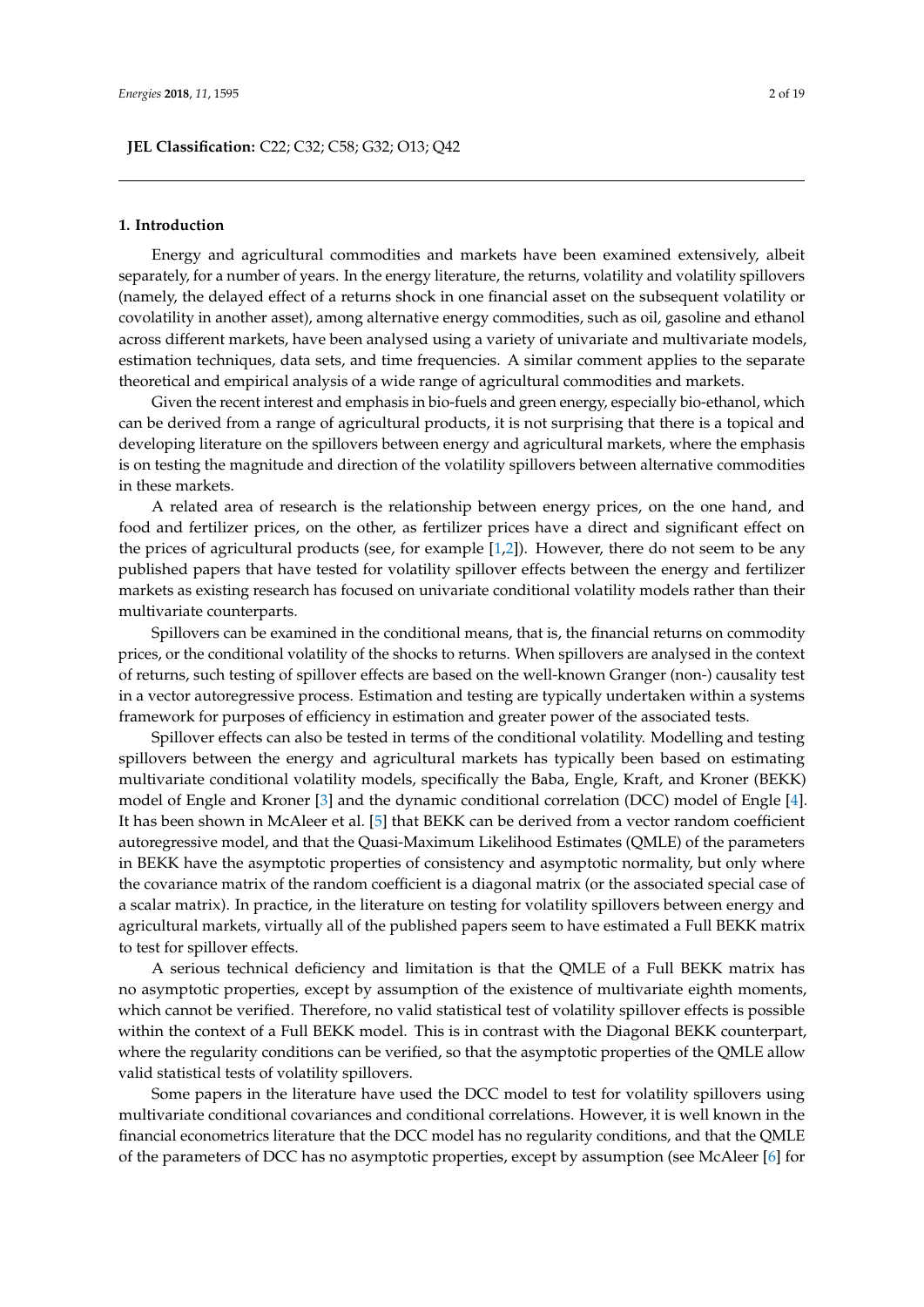further details). Therefore, volatility spillovers cannot be tested statistically using the associated conditional covariances and conditional correlations.

The purpose of the paper is to evaluate the theory and practice in testing for volatility spillovers between energy and agricultural markets using the BEKK and DCC models, and to make recommendations as to how such spillovers might be tested using valid statistical techniques. The published papers in the literature will be evaluated on the basis of countries, energy and agricultural commodities and markets, data sources, sample periods, data frequencies, analytical properties of the model specifications, statistical properties of the associated estimators, convergence of the associated estimation algorithms, number of parameters to be estimated, the hypotheses to be tested for volatility spillovers, significance of the associated estimators, magnitudes and signs of the estimators, use of univariate and multivariate conditional volatility models, the presence or otherwise of volatility spillovers, and an overall assessment of the empirical results in the literature based on misinterpretations of the models used in estimation.

The plan of the remainder of the paper is as follows: Section [2](#page-2-0) presents the stochastic processes for the two most widely used univariate conditional volatility models in the first step of estimating the two multivariate conditional volatility models with spillover effects. The technical presentation is warranted as a precursor to a critical assessment of published empirical papers in leading international journals. Section [3](#page-9-0) analyses 11 papers that have been published in international journals to evaluate volatility spillovers between energy and agricultural markets, and makes recommendations as to how such spillovers might be tested using valid statistical techniques. Three new definitions of volatility spillovers are given, specifically full volatility, full covolatility spillovers, and partial covolatility spillovers, the alternative multivariate models are evaluated in terms of the new definitions, and the different multivariate models used in empirical applications are evaluated in terms of the new definitions and relevant regularity conditions and statistical criteria. Section [4](#page-15-0) gives a summary of the main results in the paper.

# <span id="page-2-0"></span>**2. Stochastic Processes for Univariate and Multivariate Conditional Volatility Models: Full and Partial Volatility and Covolatility Spillovers**

In order to accommodate volatility spillover effects, alternative multivariate volatility models of the conditional covariances are available. Examples include the diagonal model of Bollerslev et al. [\[7\]](#page-16-6), the vech and diagonal vech models of Engle and Kroner [\[3\]](#page-16-2), the Baba, Engle, Kraft, and Kroner (BEKK) multivariate GARCH (Generalized AutoRegressive Conditional Heteroskedasticity) model of Baba et al. [\[8\]](#page-17-0) and Engle and Kroner [\[3\]](#page-16-2), the constant conditional correlation (CCC) (specifically, multiple univariate rather than multivariate) GARCH model of Bollerslev [\[9\]](#page-17-1), the Ling and McAleer [\[10\]](#page-17-2) vector ARMA (Autoregressive moving average)-GARCH (VARMA-GARCH) model, and the VARMA–asymmetric GARCH (VARMA-AGARCH) model of McAleer et al. [\[11\]](#page-17-3) the Engle [\[4\]](#page-16-3) dynamic conditional correlation (DCC) (technically, dynamic conditional covariance rather than correlation model—See McAleer [\[6\]](#page-16-5) and the Tse and Tsui [\[12\]](#page-17-4) varying conditional correlation (VCC) model. For further details on most of these multivariate models see, for example, McAleer [\[13\]](#page-17-5).

The first step in estimating multivariate models is to obtain the standardized shocks from the conditional mean returns shocks. For this reason, the three most widely used univariate conditional volatility models, namely GARCH, GJR (Glosten, Jagannathan, and Runkle) and EGARCH (exponential generalized autoregressive conditional heteroscedastic), will be presented briefly, followed by the two most widely estimated multivariate conditional covariance models, namely variations of BEKK and DCC.

Consider the conditional mean of financial returns as follows:

$$
y_t = E(y_t | I_{t-1}) + \varepsilon_t \tag{1}
$$

where the returns,  $y_t = \Delta \log P_t$ , represent the log-difference in financial commodity or agricultural prices  $(P_t)$ ,  $I_{t-1}$  is the information set at time  $t-1$ , and  $\varepsilon_t$  is conditionally heteroskedastic. In order to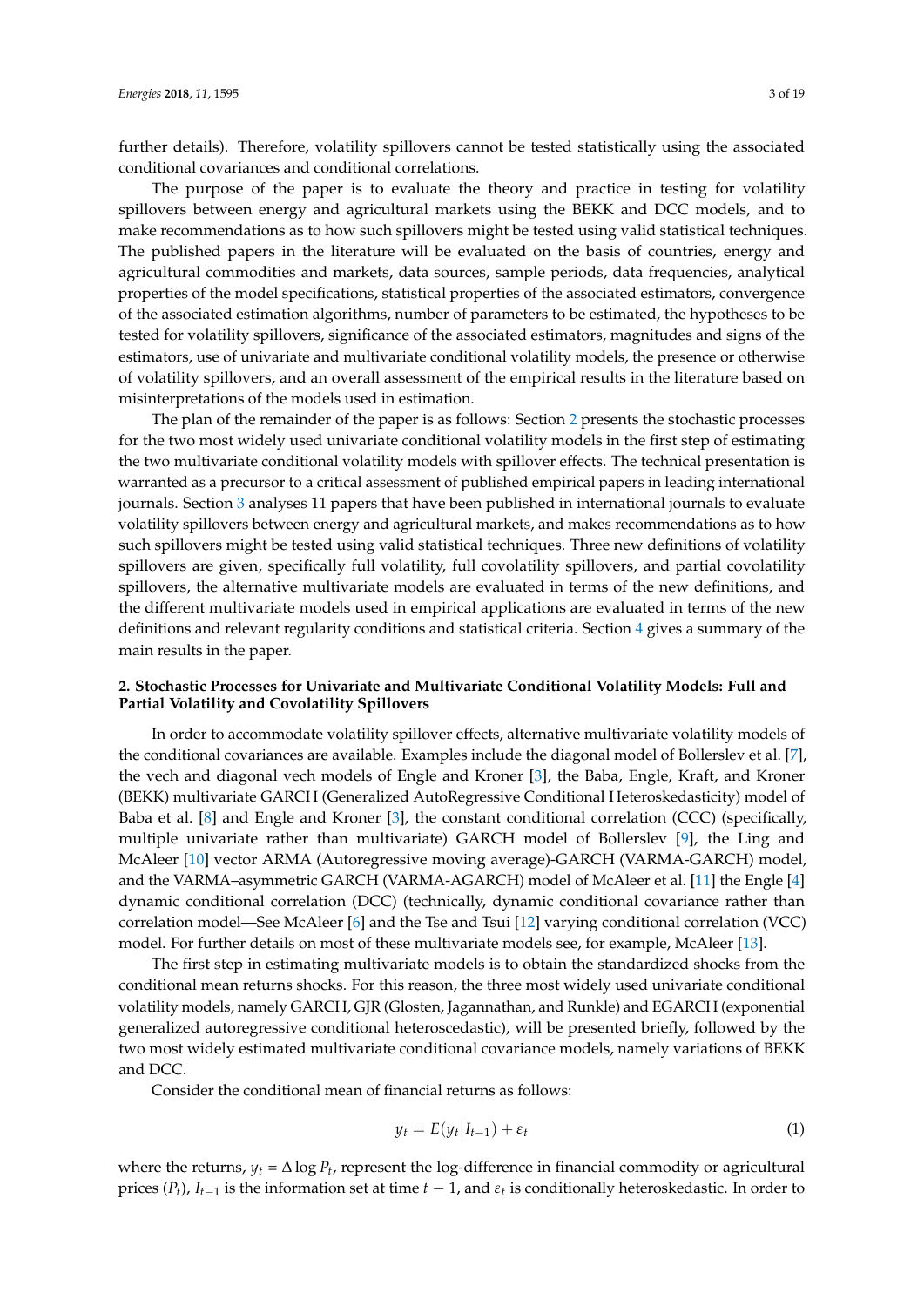derive conditional volatility specifications, it is necessary to specify the stochastic processes underlying the returns shocks, *εt* .

#### *2.1. Univariate Conditional Volatility Models*

Alternative univariate conditional volatility models are of interest in single index models to describe individual financial assets and markets. Univariate conditional volatilities can also be used to standardize the conditional covariances in alternative multivariate conditional volatility models to estimate conditional correlations, which are particularly useful in developing dynamic hedging strategies.

The three most popular univariate conditional volatility models are discussed below, together with the associated regularity conditions, the conditions required for asymmetry and leverage, and the conditions underlying the asymptotic properties of consistency and asymptotic normality, where they can be shown to exist.

#### <span id="page-3-0"></span>2.1.1. Random Coefficient Autoregressive Process and GARCH

Consider the random coefficient autoregressive process of order one:

$$
\varepsilon_t = \phi_t \, \varepsilon_{t-1} + \eta_t \tag{2}
$$

where  $\phi_t \sim \text{i} \text{i} d(0, \alpha)$ ,  $\eta_t \sim \text{i} \text{i} d(0, \omega)$ , and  $\eta_t = \varepsilon_t$ / √ *ht* is the standardized residual. Tsay [\[14\]](#page-17-6) derived the ARCH (1) model of Engle [\[15\]](#page-17-7) from Equation (2) as:

$$
h_t = E(\varepsilon_t^2 \Big| I_{t-1}) = \omega + \alpha \varepsilon_{t-1}^2 \tag{3}
$$

where  $h_t$  is conditional volatility, and  $I_{t-1}$  is the information set available at time  $t-1$ . The use of an infinite lag length for the random coefficient autoregressive process in Equation (2), with appropriate geometric restrictions (or stability conditions) on the random coefficients, leads to the GARCH model of Bollerslev [\[16\]](#page-17-8). From the specification of Equation (2), it is clear that both *ω* and *α* should be positive as they are the unconditional variances of two different stochastic processes.

The QMLE of the parameters of ARCH (Autoregressive conditional heteroscedasticity) and GARCH have been shown to be consistent and asymptotically normal in several papers. For example, Ling and McAleer [\[10\]](#page-17-2) showed that the QMLE for  $GARCH(p,q)$  is consistent if the second moment is finite. Moreover, a weak sufficient log-moment condition for the QMLE of GARCH(1,1) to be consistent and asymptotically normal is given by:  $E(log(\alpha \eta_t^2 + \beta)) < 0$ ,  $|\beta| < 1$ , which is not easy to check in practice as it involves two unknown parameters and a random variable. The more restrictive second moment condition, namely  $\alpha + \beta < 1$ , is much easier to check in practice.

In general, the proofs of the asymptotic properties follow from the fact that ARCH and GARCH can be derived from a random coefficient autoregressive process (see McAleer et al. [\[5\]](#page-16-4) for a general proof of multivariate models that are based on proving that the regularity conditions satisfy the conditions given in Jeantheau [\[17\]](#page-17-9) for consistency, and the conditions given in Theorem 4.1.3 in Amemiya for asymptotic normality).

# <span id="page-3-1"></span>2.1.2. Random Coefficient Autoregressive Process and GJR

The ARCH and GARCH models are symmetric, that is, positive and negative shocks of equal magnitude have identical effects on conditional volatility. Consequently, there is no asymmetry, and hence no leverage, whereby negative shocks increase conditional volatility and positive shocks decrease conditional volatility (see Black [\[18\]](#page-17-10)).

McAleer [\[19\]](#page-17-11) showed that the GJR model of Glosten, Jagannathan and Runkle [\[20\]](#page-17-12) could be derived as a simple extension of the random coefficient autoregressive process in Equation (2), with an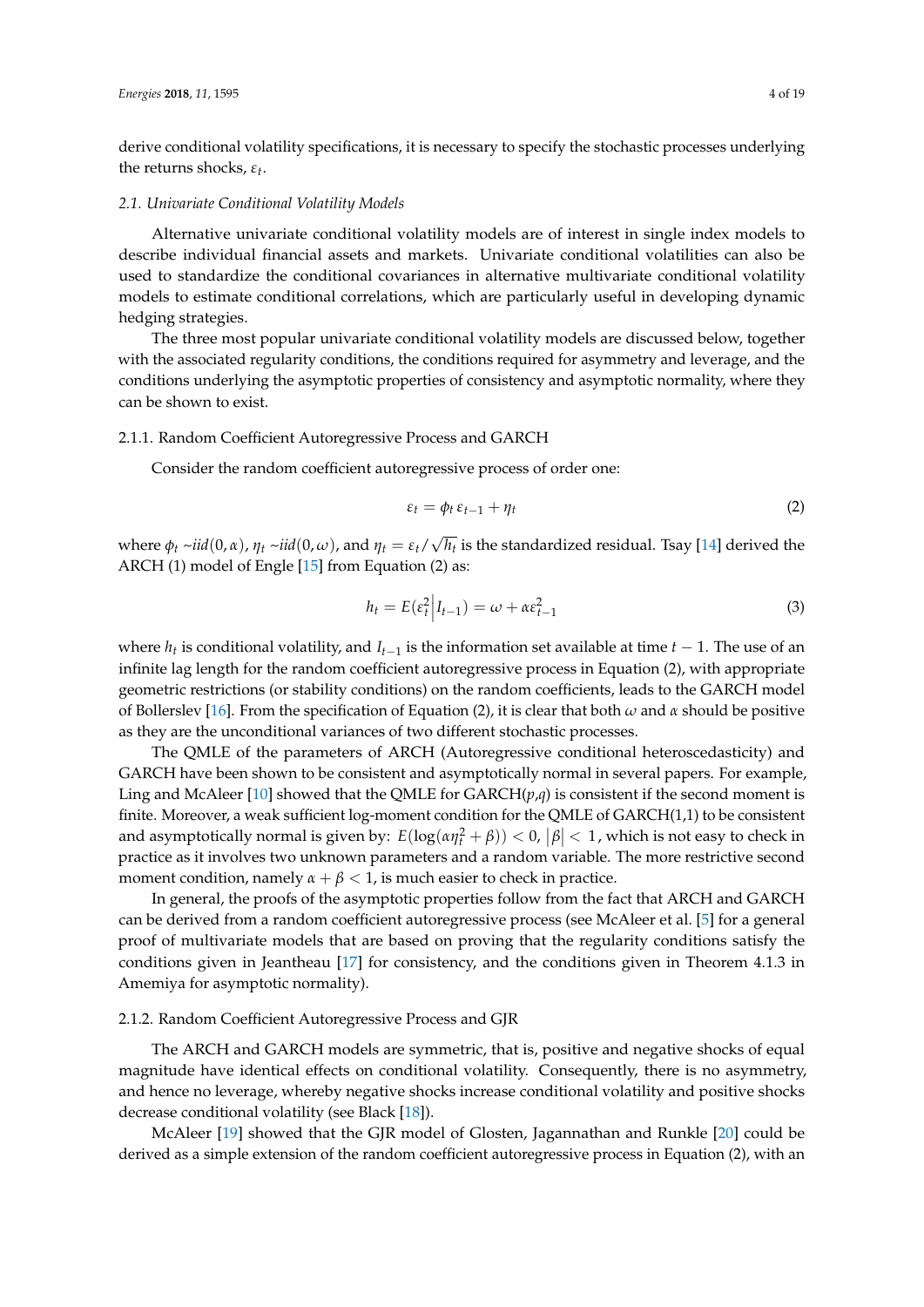indicator variable  $I(\varepsilon_{t-1})$  that distinguishes between the different effects of positive and negative returns shocks on conditional volatility, namely:

$$
\varepsilon_t = \phi_t \, \varepsilon_{t-1} + \psi_t \, I(\varepsilon_{t-1}) \, \varepsilon_{t-1} + \eta_t \tag{4}
$$

where  $\phi_t \sim \text{iid}(0, \alpha)$ ,  $\psi_t \sim \text{iid}(0, \gamma)$ ,  $\eta_t \sim \text{iid}(0, \omega)$ ,  $I(\varepsilon_{t-1}) = 1$  when  $\varepsilon_{t-1} < 0$ ,  $I(\varepsilon_{t-1}) = 0$  when  $\varepsilon_{t-1} \ge 0$ ,  $\eta_t = \varepsilon_t/\sqrt{h_t}$  is the standardized residual, and the indicator functions,  $I(\varepsilon_{t-1})$ , are random variables.

The conditional expectation of the squared returns shocks in Equation (4), which is typically referred to as the GJR (alternatively, as the threshold or asymmetric GARCH) model, is an extension of Equation (3), as follows:

$$
h_t = E(\varepsilon_t^2 \Big| I_{t-1}) = \omega + \alpha \varepsilon_{t-1}^2 + \gamma I(\varepsilon_{t-1}) \varepsilon_{t-1}^2 \tag{5}
$$

The use of an infinite lag length for the random coefficient autoregressive process in Equation (4), with appropriate restrictions on the random coefficients (namely, stability conditions), leads to the standard GJR model with lagged conditional volatility. From the specification of Equation (4), it is clear that all three parameters should be positive as they are the variances of three different stochastic processes.

A sufficient condition for the consistency of the QMLE of GJR(1,1) is the existence of the second moment, namely  $\alpha + \beta + \gamma/2 < 1$ . McAleer et al. [\[21\]](#page-17-13) showed that the weaker sufficient log-moment condition for consistency of the QMLE of GJR(1,1) is given by:  $E(\log[(\alpha + \gamma I(\eta_t)) \eta_t^2 + \beta]) < 0, |\beta| < 1$ , which involves three unknown parameters, an indicator function, and a random variable. As in the case of the log-moment condition for GARCH(1,1), the more restrictive second moment condition is much easier to check in practice.

As in the case of ARCH and GARCH, the proofs of the asymptotic properties follow from the fact that GJR can be derived from a random coefficient autoregressive process (see McAleer et al. [\[5\]](#page-16-4) for a general proof of multivariate models that are based on proving that the regularity conditions satisfy the conditions given in Jeantheau [\[17\]](#page-17-9) for consistency, and the general conditions given in Theorem 4.1.3 in Amemiya [\[22\]](#page-17-14) for asymptotic normality).

As shown in McAleer [\[19\]](#page-17-11), the GJR model is asymmetric, in that positive and negative shocks of equal magnitude have different effects on conditional volatility. Therefore, asymmetry exists for GJR if: Condition for Asymmetry for GJR: *γ* > 0.

A special case of asymmetry is leverage, which is the negative correlation between returns shocks and subsequent shocks to volatility (see Black [\[18\]](#page-17-10)). The differences between asymmetry and leverage are frequently misunderstood and misinterpreted in practice, it is worth stating them explicitly. The conditions for leverage in the GJR model in Equation (5) are: Condition for Leverage for GJR:  $\alpha$  < 0 and  $\alpha$  +  $\gamma$  > 0.

The second parametric condition for leverage is typically omitted in the literature on GJR. It is clear that leverage is not possible for GJR as both *α* and *γ*, which are the variances of two stochastic processes, must be positive.

# 2.1.3. Random Coefficient Complex Nonlinear Moving Average Process and EGARCH

Another conditional volatility model that can accommodate asymmetry is the EGARCH model of Nelson [\[23](#page-17-15)[,24\]](#page-17-16). McAleer and Hafner [\[25\]](#page-17-17) showed that EGARCH could be derived from a random coefficient complex nonlinear moving average (RCCNMA) process, as follows:

$$
\varepsilon_t = \phi_t \sqrt{|\eta_{t-1}|} + \psi_t \sqrt{\eta_{t-1}} + \eta_t \tag{6}
$$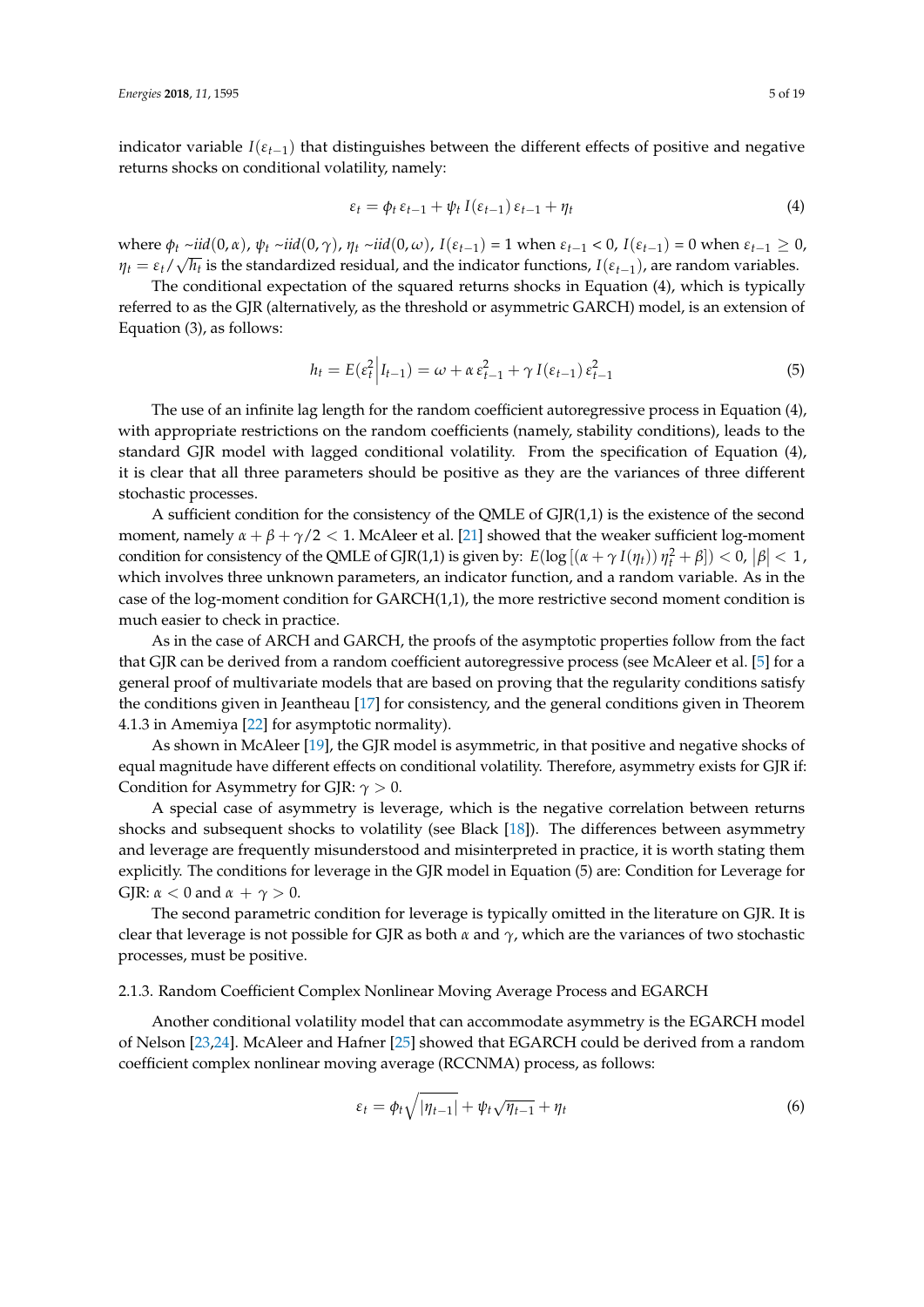where  $\phi_t \sim \text{i}id(0, \alpha)$ ,  $\psi_t \sim \text{i}id(0, \gamma)$ ,  $\eta_t \sim \text{i}id(0, \omega)$ ,  $\sqrt{\eta_{t-1}}$  is a complex-valued function of  $\eta_{t-1}$ , and  $\eta_t$  =  $\varepsilon_t/\sqrt{h_t}$  is the standardized residual. McAleer and Hafner [\[25\]](#page-17-17) show that the conditional variance of the squared returns shocks in Equation (6) is:

$$
h_t = E(\varepsilon_t^2 \Big| I_{t-1}) = \omega + \alpha \Big| \eta_{t-1} \Big| + \gamma \eta_{t-1} \tag{7}
$$

where it is clear from the RCCNMA process in Equation (6) that all three parameters should be positive as they are the variances of three different stochastic processes.

Although the transformation of *h<sup>t</sup>* in Equation (7) is not logarithmic, the approximation given by: log  $h_t = \log(1 + (h_t - 1)) \approx h_t - 1$  can be used to replace  $h_t$  in Equation (7) with 1 + log  $h_t$ . The use of an infinite lag for the RCCNMA process in Equation (6) would yield the standard EGARCH model with lagged conditional volatility.

As EGARCH can be derived from a random coefficient complex nonlinear moving average (RCCNMA) process, it follows that there is no invertibility condition to transform the returns shocks to the standardized residuals. Therefore, there are as yet no asymptotic properties of the QMLE of the parameters of EGARCH.

Recently, Martinet and McAleer [\[26\]](#page-17-18) showed that the EGARCH(*p*,*q*) model could be derived from a stochastic process, for which the invertibility conditions can be stated simply and explicitly. This theoretical result is likely to lead to the development of asymptotic properties for the QMLE of EGARCH.

McAleer and Hafner [\[25\]](#page-17-17), among others, including Nelson [\[23\]](#page-17-15), Engle and Figlewski [\[27\]](#page-17-19), EViews [\[28\]](#page-17-20), and RATS [\[29\]](#page-17-21), show that asymmetry exists for EGARCH if: Condition for Asymmetry for EGARCH:  $\gamma > 0$ , and that leverage exists for EGARCH model if: Condition for Leverage for EGARCH:  $\gamma$  < 0 and  $\gamma$  <  $\alpha$  <  $-\gamma$ . Chang and McAleer [\[30,](#page-17-22)[31\]](#page-17-23) provide the correct interpretation of asymmetry for EGARCH, and show that the correct condition for asymmetry is actually: Condition for Asymmetry for EGARCH:  $\alpha \neq 0$ .

In virtually every empirical study where EGARCH is estimated, the QMLE of *α* is statistically significant, so  $\alpha \neq 0$ . Thus, in practice, EGARCH always displays asymmetry, though not leverage.

The second parametric condition for leverage is typically omitted in the literature on EGARCH, without explanation. As in the case of the GJR model, it is clear that leverage is not possible for EGARCH as both  $\alpha$  and  $\gamma$ , which are the variances of two stochastic processes, must be positive.

#### *2.2. Multivariate Conditional Volatility Models*

The multivariate extension of univariate GARCH is given in Baba et al. [\[8\]](#page-17-0) and Engle and Kroner [\[3\]](#page-16-2), while the multivariate extension of univariate GJR is given in McAleer et al. [\[11\]](#page-17-3). A multivariate extension of the univariate EGARCH model has been considered in Kawakatsu [\[32\]](#page-17-24), although no asymptotic properties have yet been established for the matrix exponential GARCH model (see Martinet and McAleer [\[26\]](#page-17-18) for further details).

It would seem that the conditions for asymmetry and leverage for the GJR and EGARCH models should also be applicable to their multivariate counterparts, although this does not seem to be common in practice. The asymmetry conditions for multivariate GJR are given in the VARMA-AGARCH model of McAleer et al. [\[11\]](#page-17-3). Leverage has typically been presented for individual equations only, as defined by Black [\[18\]](#page-17-10) for univariate processes using arguments based on the debt-to-equity ratio. The multivariate counterpart of leverage does not yet seem to have been defined, primarily because co-leverage across different assets does not have an unambiguous meaning in terms of the debt-equity ratio for a portfolio of assets.

In order to establish volatility spillovers in a multivariate framework, it is useful to define the multivariate extension of the relationship between the returns shocks and the standardized residuals, that is,  $\eta_t = \varepsilon_t/\sqrt{h_t}$ . The multivariate extension of Equation (1), namely  $y_t = E(y_t|I_{t-1}) + \varepsilon_t$ ,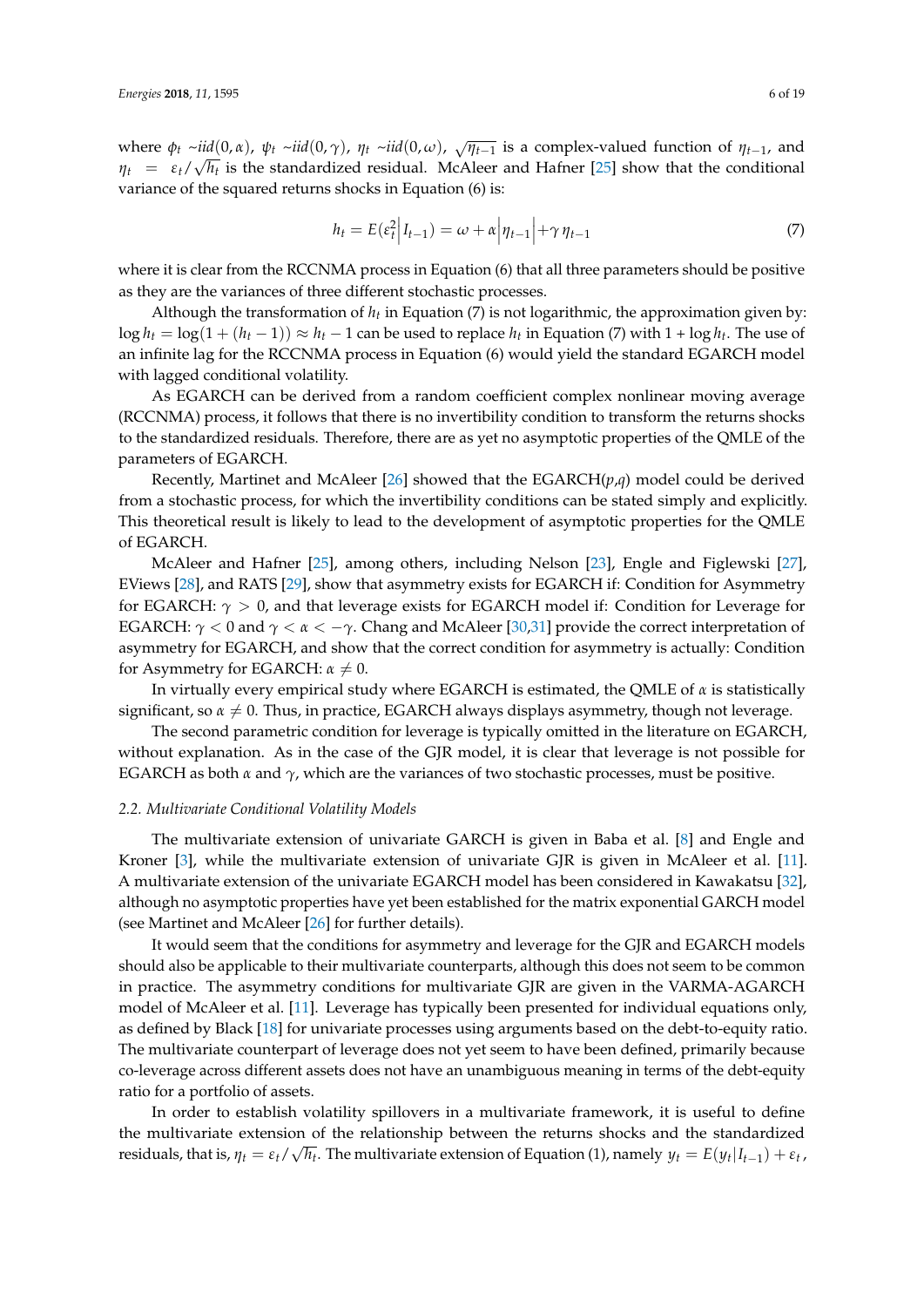can remain unchanged by assuming that the three components are now  $m \times 1$  vectors, where  $m$  is the number of financial assets. The multivariate definition of the relationship between *εt* and *ηt* is given as:

$$
\varepsilon_t = D_t^{1/2} \eta_t \tag{8}
$$

where  $D_t = diag(h_{1t}, h_{2t}, \ldots, h_{mt})$  is a diagonal matrix comprising the univariate conditional volatilities. Define the conditional covariance matrix of  $\varepsilon_t$  as  $Q_t$ . As the  $m \times 1$  vector,  $\eta_t$ , is assumed to be iid for all  $m$  elements, the conditional correlation matrix of  $\eta_t$ , which is equivalent to the conditional correlation matrix of  $\eta_t$ , is given by  $\Gamma_t$ . Therefore, the conditional expectation of (8) is defined as:

$$
Q_t = D_t^{1/2} \Gamma_t D_t^{1/2}
$$
 (9)

Equivalently, the conditional correlation matrix, Γ*<sup>t</sup>* , can be defined as:

$$
\Gamma_t = D_t^{-1/2} Q_t D_t^{-1/2}
$$
\n(10)

Equation (9) is useful if a model of  $\Gamma_t$  is available for purposes of estimating  $Q_t$ , where as (10) is useful if a model of  $Q_t$  is available for purposes of estimating  $\Gamma_t$ .

Equation (9) is convenient for a discussion of volatility spillover effects, while both Equations (9) and (10) are instructive for a discussion of asymptotic properties. As the elements of  $D_t$  are consistent and asymptotically normal, the consistency of *Q<sup>t</sup>* in (9) depends on consistent estimation of Γ*<sup>t</sup>* , whereas the consistency of Γ*<sup>t</sup>* in (10) depends on consistent estimation of *Q<sup>t</sup>* . As both *Q<sup>t</sup>* and Γ*<sup>t</sup>* are products of matrices, neither the QMLE of *Q<sup>t</sup>* or Γ*<sup>t</sup>* will be asymptotically normal based on the definitions given in Equations (9) and (10).

# <span id="page-6-0"></span>*2.3. Full and Partial Volatility and Covolatility Spillovers*

Volatility spillovers are defined as the delayed effect of a returns shock in one asset on the subsequent volatility or covolatility in another asset. Therefore, a model relating  $Q_t$  to returns shocks is essential, and this will be addressed in the following sub-section. Spillovers can be defined in terms of full volatility spillovers and full covolatility spillovers, as well as partial covolatility spillovers, as follows, for  $i, j, k = 1, \ldots, m$ :

(1) Full volatility spillovers:

$$
\partial Q_{iit}/\partial \varepsilon_{kt-1}, \ k \neq i \tag{11}
$$

(2) Full covolatility spillovers:

$$
\frac{\partial Q_{ijt}}{\partial \varepsilon_{kt-1}}, \quad i \neq j, \quad k \neq i, j \tag{12}
$$

(3) Partial covolatility spillovers:

$$
\frac{\partial Q_{ijt}}{\partial \varepsilon_{kt-1}}, \quad i \neq j, \quad k = \text{either } i \text{ or } j \tag{13}
$$

Full volatility spillovers occur when the returns shock from financial asset *k* affects the volatility of a different financial asset *i*.

Full covolatility spillovers occur when the returns shock from financial asset *k* affects the covolatility between two different financial assets, *i* and *j*.

Partial covolatility spillovers occur when the returns shock from financial asset *k* affects the covolatility between two financial assets, *i* and *j*, one of which can be asset *k*.

When  $m = 2$ , only (1) and (3) are possible as full covolatility spillovers depend on the existence of a third financial asset.

As mentioned above, spillovers require a model that relates the conditional volatility matrix, *Q<sup>t</sup>* , to a matrix of delayed returns shocks. The two most frequently used models of multivariate conditional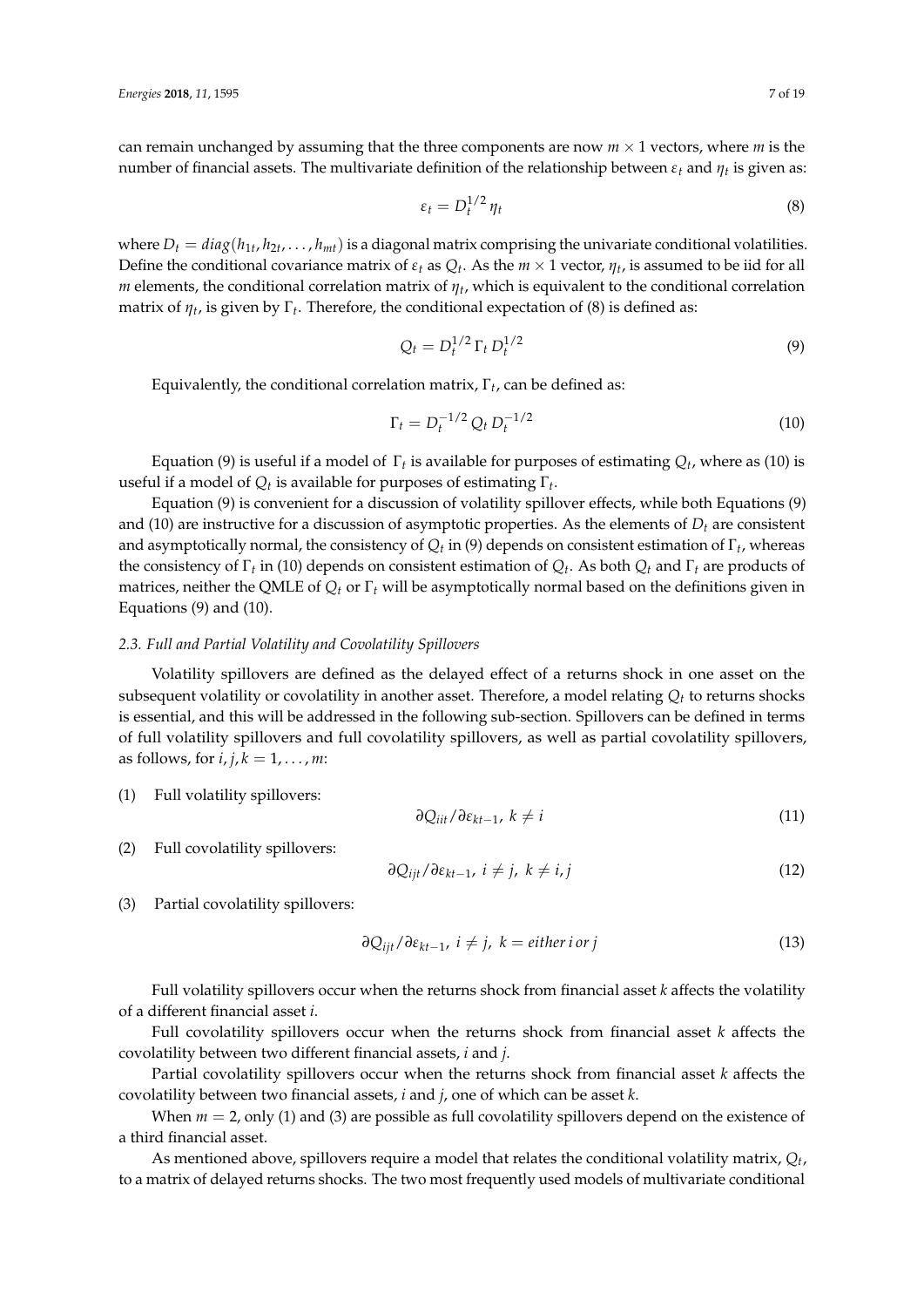covariances are alternative specifications of the BEKK and DCC models, with appropriate parametric restrictions, which will be considered below.

#### *2.4. Diagonal and Scalar Baba, Engle, Kraft, and Kroner (BEKK)*

The vector random coefficient autoregressive process of order one is the multivariate extension of Equation (2), and is given as:

$$
\varepsilon_t = \Phi_t \, \varepsilon_{t-1} + \eta_t \tag{14}
$$

where  $\varepsilon_t$  and  $\eta_t$  are  $m \times 1$  vectors, and  $\Phi_t$  is an  $m \times m$  matrix of random coefficients, and  $\Phi_t \sim \textit{iid}(0, A)$ ,  $\eta_t \sim$ *iid*(0, *QQ'*).

Technically, a vectorization of a full (that is, non-diagonal or non-scalar) matrix *A* to *vec A* can have dimension as high as *m*<sup>2</sup> × *m*<sup>2</sup> , whereas vectorization of a symmetric matrix *A* to *vech A* can have dimension as low as  $m(m-1)/2 \times m(m-1)/2$ .

In a case where A is either a diagonal matrix or the special case of a scalar matrix,  $A = aI_m$ , McAleer et al. [\[5\]](#page-16-4) showed that the multivariate extension of  $GARCH(1,1)$  from Equation (14), incorporating an infinite geometric lag in terms of the returns shocks, is given as the diagonal or scalar BEKK model, namely:

$$
Q_t = QQ' + A\varepsilon_{t-1}\varepsilon'_{t-1}A' + BQ_{t-1}B'
$$
\n(15)

where *A* and *B* are both either diagonal or scalar matrices.

McAleer et al. [\[5\]](#page-16-4) showed that the QMLE of the parameters of the diagonal or scalar BEKK models were consistent and asymptotically normal, so that standard statistical inference on testing hypotheses is valid. Moreover, as  $Q_t$  in (15) can be estimated consistently,  $\Gamma_t$  in Equation (10) can also be estimated consistently. For further details, see Chang et al. [\[33,](#page-17-25)[34\]](#page-17-26).

In terms of volatility spillovers, as the off-diagonal terms in the second term on the right-hand side of Equation (15),  $A\varepsilon_{t-1}\varepsilon'_{t-1}A'$ , have typical (*i*,*j*) elements  $a_{ii}a_{jj}\varepsilon_{it-1}\varepsilon_{jt-1}$ ,  $i \neq j$ ,  $i, j = 1,...,m$ , there are no full volatility or full covolatility spillovers. However, partial covolatility spillovers are not only possible, but they can also be tested using valid statistical procedures.

#### *2.5. Triangular, Hadamard and Full BEKK*

Without actually deriving the model from an appropriate stochastic process, Baba et al. [\[8\]](#page-17-0) and Engle and Kroner [\[3\]](#page-16-2) considered the Full BEKK model, as well as the special cases of triangular and Hadamard (element-by-element multiplication) BEKK models. The specification of the multivariate model is the same as the specification in Equation (15), namely:

$$
Q_t = QQ' + A\varepsilon_{t-1}\varepsilon_{t-1}'A' + BQ_{t-1}B'
$$
\n(16)

except that A and B are Full, Hadamard or triangular matrices, rather than diagonal or scalar matrices, as in (15).

Although estimation of the Full, Hadamard and triangular BEKK models is available in some standard econometric and statistical software packages, it is not clear how the likelihood functions might be determined. Moreover, the so-called "curse of dimensionality", whereby the number of parameters to be estimated is excessively large, makes convergence of any estimation algorithm somewhat problematic.

Jeantheau [\[17\]](#page-17-9) showed that the QMLE of the parameters of the Full BEKK model is consistent under a multivariate log-moment condition, while Comte and Lieberman [\[35\]](#page-17-27) showed that the QMLE are asymptotically normal under the assumption of the existence of eighth moments. Unfortunately, the multivariate log-moment condition is more complicated than the counterparts for the GARCH(1,1) and GJR(1,1) models given in Sections [2.1.1](#page-3-0) and [2.1.2,](#page-3-1) respectively. Specifically, the multivariate log-moment conditions are difficult to verify when the matrices *A* and *B* are neither diagonal nor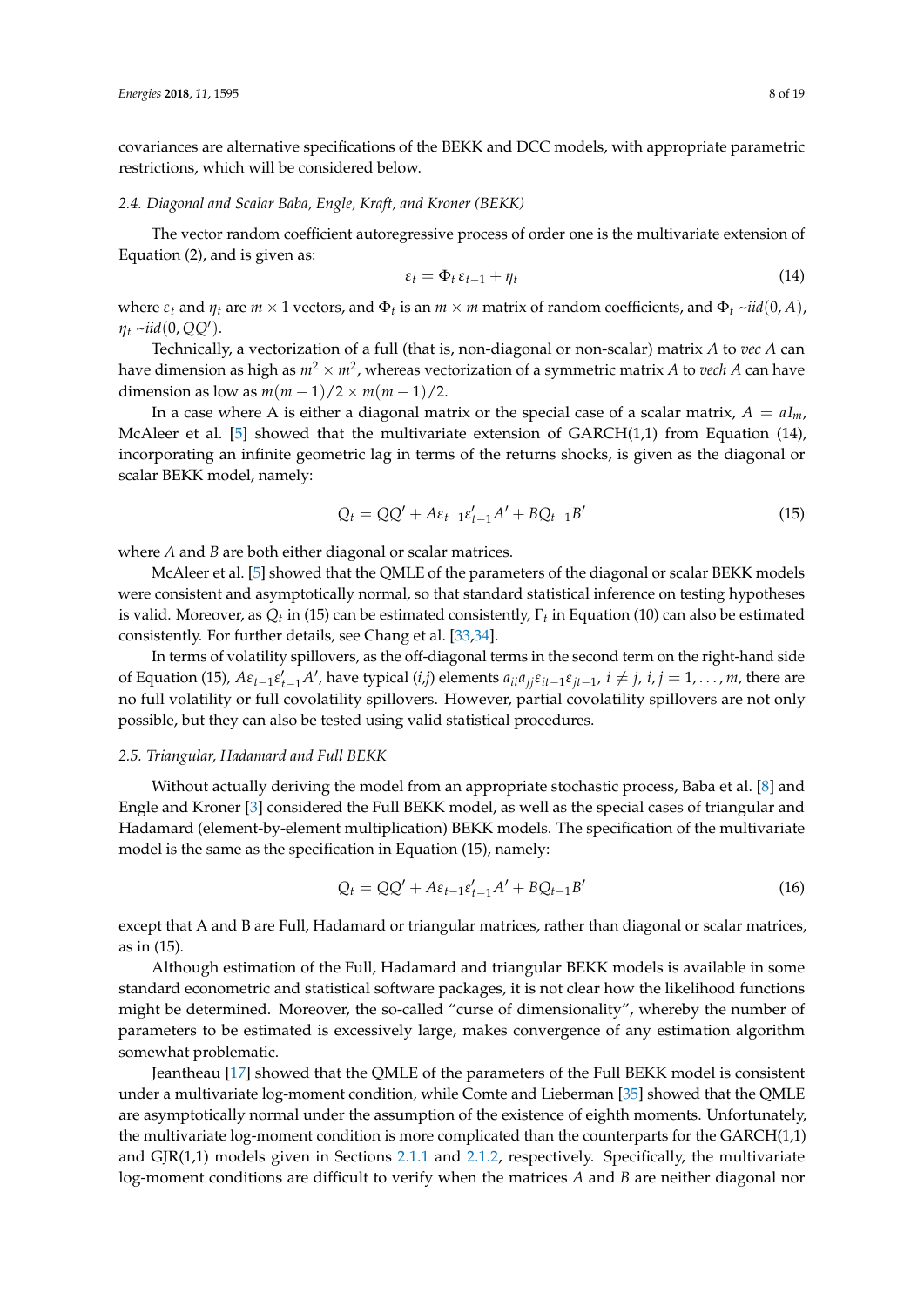scalar matrices, and the eighth moment condition cannot be verified for a Full BEKK model. Therefore, there are as yet no verifiable asymptotic properties of the Full, Hadamard or triangular BEKK models.

The Full, Hadamard and triangular BEKK models have full volatility spillovers, full covolatility spillovers, and partial covolatility spillovers. However, any hypothesis testing relating to such spillovers is not possible as the QMLE do not possess any verifiable asymptotic properties. Moreover, as *Q<sup>t</sup>* in (15) cannot be shown to be estimated consistently, Γ*<sup>t</sup>* in Equation (10) also cannot be shown to be estimated consistently.

This is in sharp contrast to a number of published papers in the literature whereby volatility spillovers have been tested incorrectly based on the off-diagonal terms in the matrix *A* in Equation (16). This will be elaborated in Section [3](#page-9-0) below.

# *2.6. Diagonal and Scalar Dynamic Conditional Correlation (DCC)*

Another multivariate conditional volatility model has been suggested by Engle [\[4\]](#page-16-3), who presented, without using any stochastic process for the underlying returns shocks, what is purported to be a dynamic conditional correlation (DCC) model. Without distinguishing between dynamic conditional covariances and dynamic conditional correlations, Engle [\[4\]](#page-16-3) presented the scalar DCC specification as:

$$
Q_t = (1 - \alpha - \beta)\overline{Q} + \alpha \eta_{t-1} \eta'_{t-1} + \beta Q_{t-1}
$$
\n(17)

where  $\overline{Q}$  is assumed to be positive definite with unit elements along the main diagonal, the scalar parameters are assumed to satisfy the stability condition,  $α + β < 1$ , the standardized shocks,  $η_t$ , have been defined previously.

As the matrix in Equation (17) does not satisfy the definition of a correlation matrix, specifically the off-diagonal terms are not necessarily positive or negative fractions, and the diagonal elements are not necessarily all equal to one, Engle [\[4\]](#page-16-3) uses the following standardization:

$$
\Gamma_t = (diag(Q_t))^{-1/2} Q_t (diag(Q_t))^{-1/2}
$$
\n(18)

As discussed in McAleer [\[6\]](#page-16-5), there is no clear explanation given in Engle [\[4\]](#page-16-3) for the standardization in Equation (18) or, more recently, in Aielli [\[36\]](#page-17-28). The standardization in Equation (18) might make sense if the matrix *Q<sup>t</sup>* in (17) were the conditional covariance matrix of *εt* or *ηt* , though this is also not made clear. Despite the title of the paper, Aielli [\[36\]](#page-17-28) also does not provide any stationarity conditions for the DCC model, and does not mention invertibility. Indeed, in the literature on DCC, it is not clear whether Equation (17) refers to a conditional covariance or a conditional correlation matrix.

Similar comments also apply to the varying conditional correlation (VCC) model of Tse and Tsui [\[12\]](#page-17-4), where the first stage is based on a standard GARCH(1,1) model using returns shocks. The second stage is slightly different from the DCC formulation as the dynamic conditional correlations are defined appropriately as correlations. However, no regularity conditions are presented, and hence no statistical properties are given. Some useful caveats regarding DCC and VCC are given in Caporin and McAlee [\[37\]](#page-17-29).

McAleer [\[6\]](#page-16-5) uses a vector random coefficient moving average process to derive a scalar DCC model, where it is shown that: (i) DCC is a dynamic conditional covariance model of the returns shocks rather than a dynamic conditional correlation model; (ii) provides the motivation for standardization of the conditional covariances to obtain the conditional correlations; and (iii) shows that the appropriate GARCH model for DCC is based on the standardized shocks rather than the returns shocks.

In what follows, the analysis of McAleer [\[6\]](#page-16-5) is extended to derive a Diagonal DCC model, of which a special case is the standard DCC model. Specifically, let:

$$
\varepsilon_t = \Theta_t \, \eta_{t-1} + \eta_t \tag{19}
$$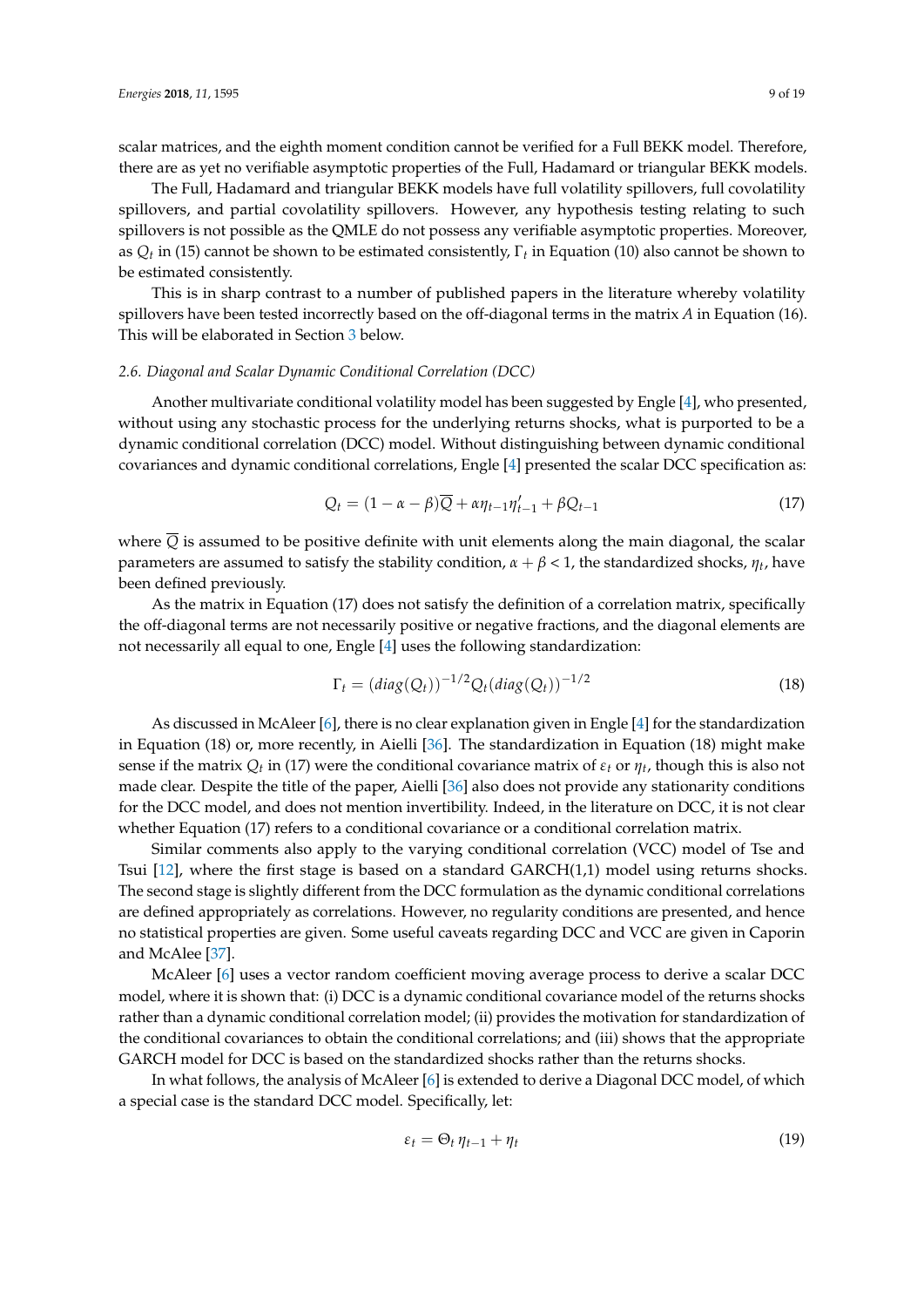where  $\varepsilon_t$  and  $\eta_t$  are  $m \times 1$  vectors, and  $\Theta_t$  is an  $m \times m$  matrix of random coefficients, and  $\Theta_t \sim$ *iid* $(0, A)$ ,  $\eta_t \sim \text{i} \text{i} d(0, \Gamma)$ . The conditional covariance matrix of (19) is given as:

$$
Q_t = \Gamma + A \eta_{t-1} \eta'_{t-1} A'
$$
\n(20)

As in the case of the derivation of the BEKK model, it is assumed that A is either a diagonal or scalar matrix, otherwise the derivation in (20) will not be possible because of non-conformity of the matrices in the matrix product.

A straightforward extension of (19) to a vector random coefficient moving average process of order infinity, with appropriate geometric restrictions, leads to an extension of (20), as follows:

$$
Q_t = \Gamma + A\eta_{t-1}\eta'_{t-1}A' + BQ_{t-1}B'
$$
\n(21)

where B is also a diagonal or scalar matrix. The scalar version of DCC in (21), in which  $A = \alpha^{1/2}$  and  $B = \beta^{1/2}$  gives the scalar DCC model in (17). The standardization of  $\Gamma_t$  given in (18) ensures that the elements of the standardized matrix satisfy the definition of a matrix of correlation coefficients.

The diagonal and scalar versions of DCC do not have full volatility or full covolatility spillovers, but partial covolatility spillovers are possible. However, it is well known that the QMLE of DCC have no regularity conditions or asymptotic properties (see, for example, Aielli [\[36\]](#page-17-28) and Caporin and McAleer [\[37\]](#page-17-29)). McAleer [\[6\]](#page-16-5) demonstrates stationarity and invertibility of the DCC specification given in Equation (21), which is an important step in demonstrating the asymptotic properties of the QMLE of the parameters of scalar BEKK. It follows, therefore, that any statistical tests of volatility spillovers, specifically partial covolatility spillovers, will be invalid.

This is in marked contrast to a number of published papers in the literature whereby volatility spillovers have been tested incorrectly based on the off-diagonal terms in the matrix *A* in Equation (21). This will be elaborated in Section [3](#page-9-0) below.

# <span id="page-9-0"></span>**3. Critical Analysis of the Empirical Literature**

The technical presentation given above is warranted as a precursor to a critical assessment of published empirical papers in leading international journals. A useful though not necessarily a technically accurate or critical analysis of the empirical literature on examining volatility spillovers has been presented in "The dynamic pattern of volatility spillovers between oil and agricultural markets" by Saucedo, Brümmer and Jaghdani [\[38\]](#page-18-0). The authors examined 23 published papers predominantly on the basis of univariate and multivariate conditional volatility models, as well as one paper on each of univariate stochastic volatility and univariate realized volatility. It is clear that conditional volatility models, as discussed in the previous section, dominate in any empirical analysis that tests for volatility spillover effects.

The papers discussed in Saucedo, Brümmer and Jaghdani [\[38\]](#page-18-0) were analysed on the basis of products (or energy and agricultural commodities), region or country, model (specification), time frame (or sample period), (data) frequency, and empirical findings regarding spillovers. As discussed in the previous section, sensible analysis of volatility spillovers requires multivariate models to estimate and test for full volatility spillovers, full covolatility spillovers, and partial covolatility spillovers.

For this reason, in this paper we have chosen 11 of the 23 published empirical papers that have used the multivariate Full BEKK model (in one paper, the Diagonal BEKK model), and two papers that estimated both the Full BEKK and scalar DCC models. The scalar BEKK model was not used at all, and in some cases a univariate conditional model was presented in addition to the multivariate conditional volatility models.

The 11 papers that will be appraised in chronological order are: "Ethanol, corn, and soybean price relations in a volatile vehicle-fuels market" by Zhang, Lohr, Escalante and Wetzstein [\[39\]](#page-18-1), "Volatility spillovers between food and energy markets: A semiparametric approach" by Serra [\[40\]](#page-18-2), "Price volatility in ethanol markets" by Serra, Zilberman and Gil [\[41\]](#page-18-3), "Volatility spillover effects and cross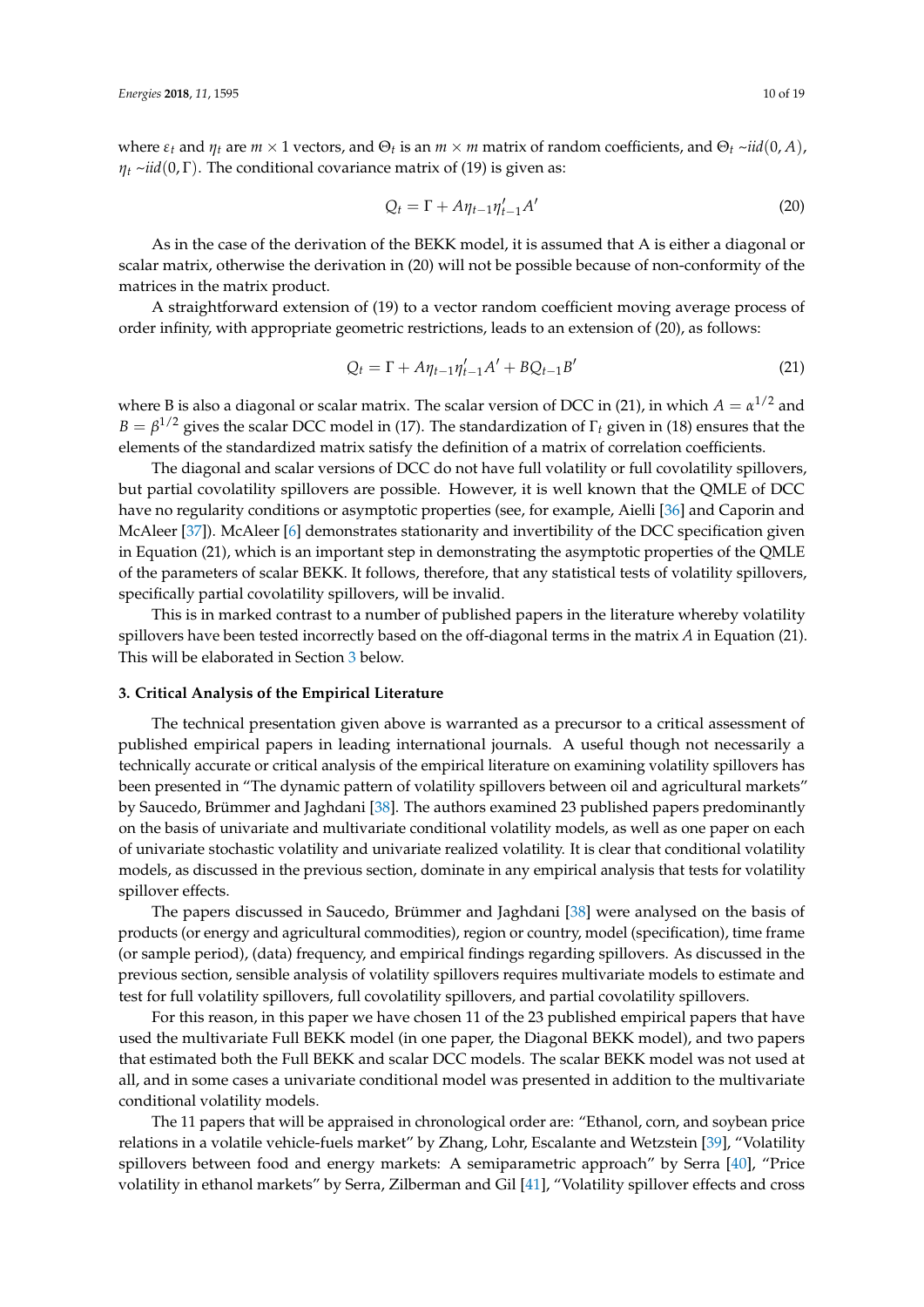hedging in corn and crude oil futures" by Wu, Guan and Myers [\[42\]](#page-18-4), "Volatility spillovers in US crude oil, ethanol and corn futures markets" by Trujillo-Barrera, Mallory and Garcia [\[43\]](#page-18-5), "Inside the Black Box: The price linkage and transmission between energy and agricultural markets" by Du and McPhail [\[44\]](#page-18-6), "Do energy prices stimulate food price volatility? Examining volatility transmission between US oil, ethanol and corn markets" by Gardebroek and Hernandez [\[45\]](#page-18-7), "Price volatility in food markets: can stock building mitigate price fluctuations?" by Serra and Gil [\[46\]](#page-18-8), "Volatility spillovers in China's crude oil, corn and fuel ethanol markets" by Wu and Li [\[47\]](#page-18-9), "The influence of biofuels, economic and financial factors on daily returns of commodity futures prices" by Algieri [\[48\]](#page-18-10), and "Dynamic spillovers among major energy and cereal commodity prices" by Mensi, Hammoudeh, Nguyen and Yoon [\[49\]](#page-18-11).

The appraisal of the empirical literature in this section does not consider the empirical findings as these are already given in Saucedo, Brümmer and Jaghdani [\[38\]](#page-18-0), albeit not critically from either a mathematical or statistical perspective. This paper is concerned with the statistical testing of volatility spillover effects, and will concentrate on the regularity conditions, statistical properties, hypothesis testing and statistical significance, as appropriate.

In addition to the energy commodities, agricultural commodities, countries, multivariate conditional volatility models, sample periods, and data frequencies that were discussed in Saucedo, Brümmer and Jaghdan [\[38\]](#page-18-0), the paper also considers in Tables [1](#page-11-0)[–3,](#page-14-0) the journals in which the papers were published, the energy and agricultural prices (namely spot or futures prices), data sources, software packages used in estimation and testing, the univariate conditional volatility models used in estimation as a first step in estimating their multivariate counterparts, the types of spillover effects considered (namely full volatility, full covolatility and partial covolatility spillovers), the analytical and statistical properties of the conditional volatility models, the purported hypothesis tests, the purported statistical significance of the tests, and an overall assessment of each of the published papers.

The 11 papers were published in some of the leading energy, agricultural and natural resource economics, and futures market journals, namely *Energy Economics* (three papers), *European Review of Agricultural Economics* (two papers), *Energy Policy* (two papers), and one paper in each of the *Journal of Agricultural and Resource Economics, Energy Journal, Energies*, and *Journal of Futures Markets*.

Also given in Table [1](#page-11-0) are the countries for which the energy and agricultural products data are obtained, predominantly the USA for ethanol, fuel ethanol, crude oil, light crude oil, heating oil, biodiesel, gasoline, and heating oil. Other countries or regions considered include France for ethanol, crude oil and biodiesel, the European Union for oil, heating oil and gasoline, China for crude oil and fuel ethanol, international countries for crude oil and ethanol, and Brazil for crude oil and ethanol. The agricultural commodities include corn, rapeseed, soybeans, soybean oil, sugar and wheat for the USA and France, barley, corn, sorghum and wheat for the USA and European Union, sugar for the USA, Brazil and other international countries, and corn for the USA and China.

Table [1](#page-11-0) also shows that the most frequently used data on prices were for spot (or cash) prices (five papers), futures prices (three papers), and one paper each for both spot and futures prices, both spot prices and index, and nominal prices. The sample periods ranged from 1989, 1990, 1992, 1997, 2000, 2003, 2005 and 2006 through to 2007, 2008, 2009, 2010, 2011, 2012 and 2013 for weekly data (seven papers), daily data (three papers, and one paper that used monthly data for ethanol and corn (see also Table [2\)](#page-12-0)).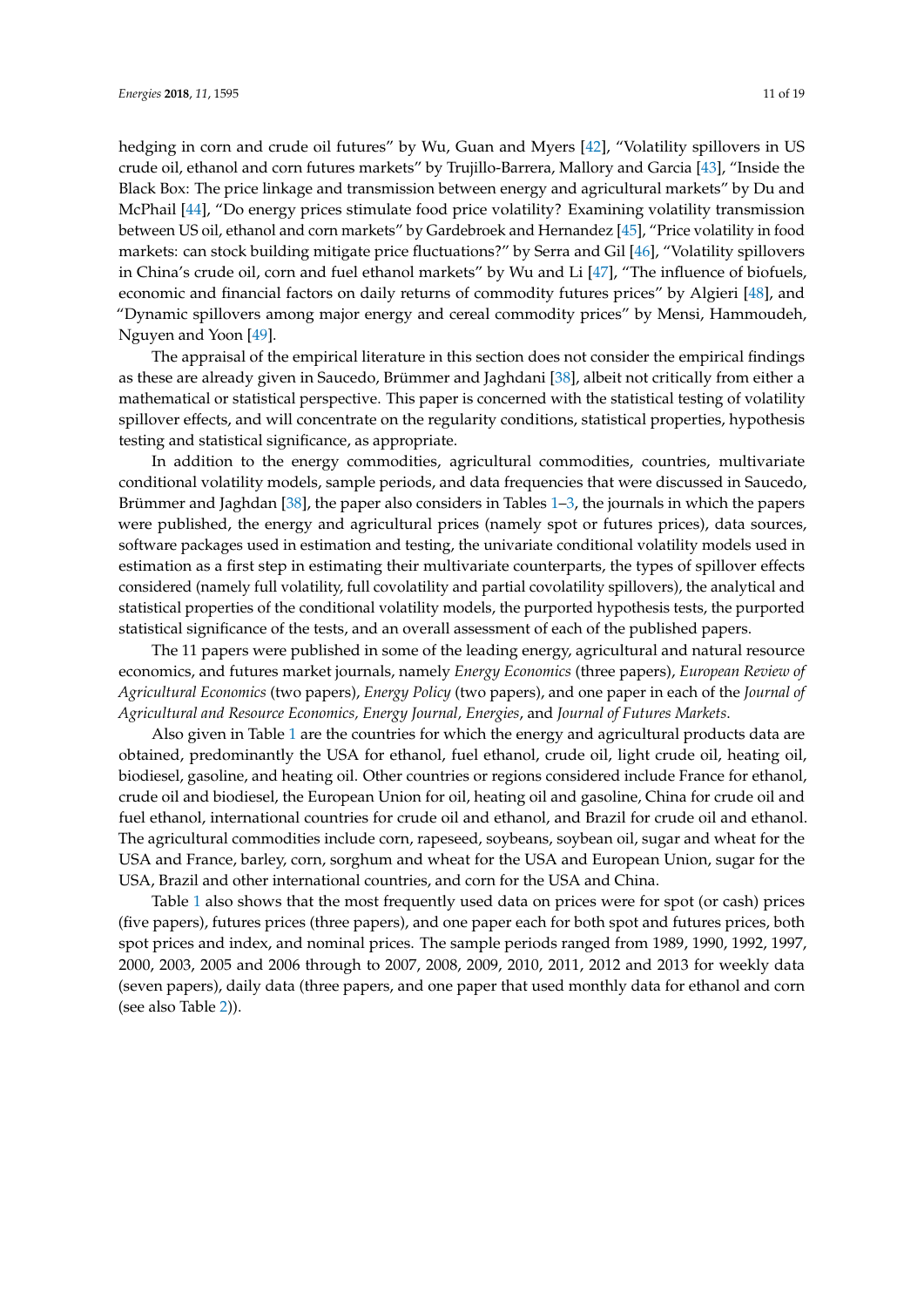**Table 1.** Summary of Literature on Volatility between Energy and Agricultural Markets using Baba, Engle, Kraft, and Kroner (BEKK) and dynamic conditional correlation (DCC).

<span id="page-11-0"></span>

| Author(s) (Year)<br>[Reference]                     | <b>Journals</b>                                   | Countries             | <b>Energy Commodities</b>             | Agricultural<br>Commodities                               | <b>Sample Periods</b>          | Prices        |
|-----------------------------------------------------|---------------------------------------------------|-----------------------|---------------------------------------|-----------------------------------------------------------|--------------------------------|---------------|
| Algieri (2014) [48]                                 | Energy Policy                                     | USA, France           | Ethanol, crude oil,<br>biodiesel      | Corn, rapeseed,<br>soybeans, soybean oil,<br>sugar, wheat | 2005-2013                      | Futures       |
| Du and McPhail (2012) [44]                          | Energy Journal                                    | <b>USA</b>            | Ethanol, gasoline, light<br>crude oil | Corn                                                      | 25 March 2005-25 March<br>2011 | Futures       |
| Gardebroek and Hemandez<br>$(2013)$ [45]            | <b>Energy Economics</b>                           | <b>USA</b>            | Crude oil, ethanol                    | Corn                                                      | 1997-2011                      | Spot          |
| Mensi, Hammoudeh,<br>Nguyen and Yoon (2014) [49]    | Energy Economics                                  | USA, EU               | Oil, gasoline, heating oil            | Barley, corn, sorghum,<br>wheat                           | 2000-2013                      | Spot          |
| Serra (2011) [41]                                   | Energy Economics                                  | International, Brazil | Crude oil, ethanol                    | Sugar                                                     | July 2000-November<br>2009     | Spot          |
| Serra and Gil (2013) [46]                           | European Review of<br>Agricultural Economics      | <b>USA</b>            | Ethanol                               | Corn                                                      | January 1990-December<br>2010  | Nominal       |
| Serra, Zilberman and Gil<br>$(2011)$ [41]           | European Review of<br>Agricultural Economics      | USA, Brazil           | Crude oil, ethanol                    | Sugar                                                     | July 2000-February 2008        | Spot          |
| Trujillo-Barrera, Mallory and<br>Garcia (2012) [45] | Journal of Agricultural<br>and Resource Economics | <b>USA</b>            | Crude oil, ethanol                    | Corn                                                      | 2006-2011                      | Futures       |
| Wu, Guan and Myers<br>$(2011)$ [42]                 | Journal of Futures Markets                        | <b>USA</b>            | Crude oil                             | Corn                                                      | 1992-2009                      | Spot, futures |
| Wu and Li (2013) [47]                               | Energy Policy                                     | China                 | Crude oil, fuel ethanol               | Corn                                                      | 2003-2012                      | Spot, index   |
| Zhang, Lohr, Escalante and<br>Wetzstein (2009) [39] | Energies                                          | <b>USA</b>            | Ethanol, gasoline, oil                | Corn, soybean                                             | March 1989-December<br>2007    | Spot          |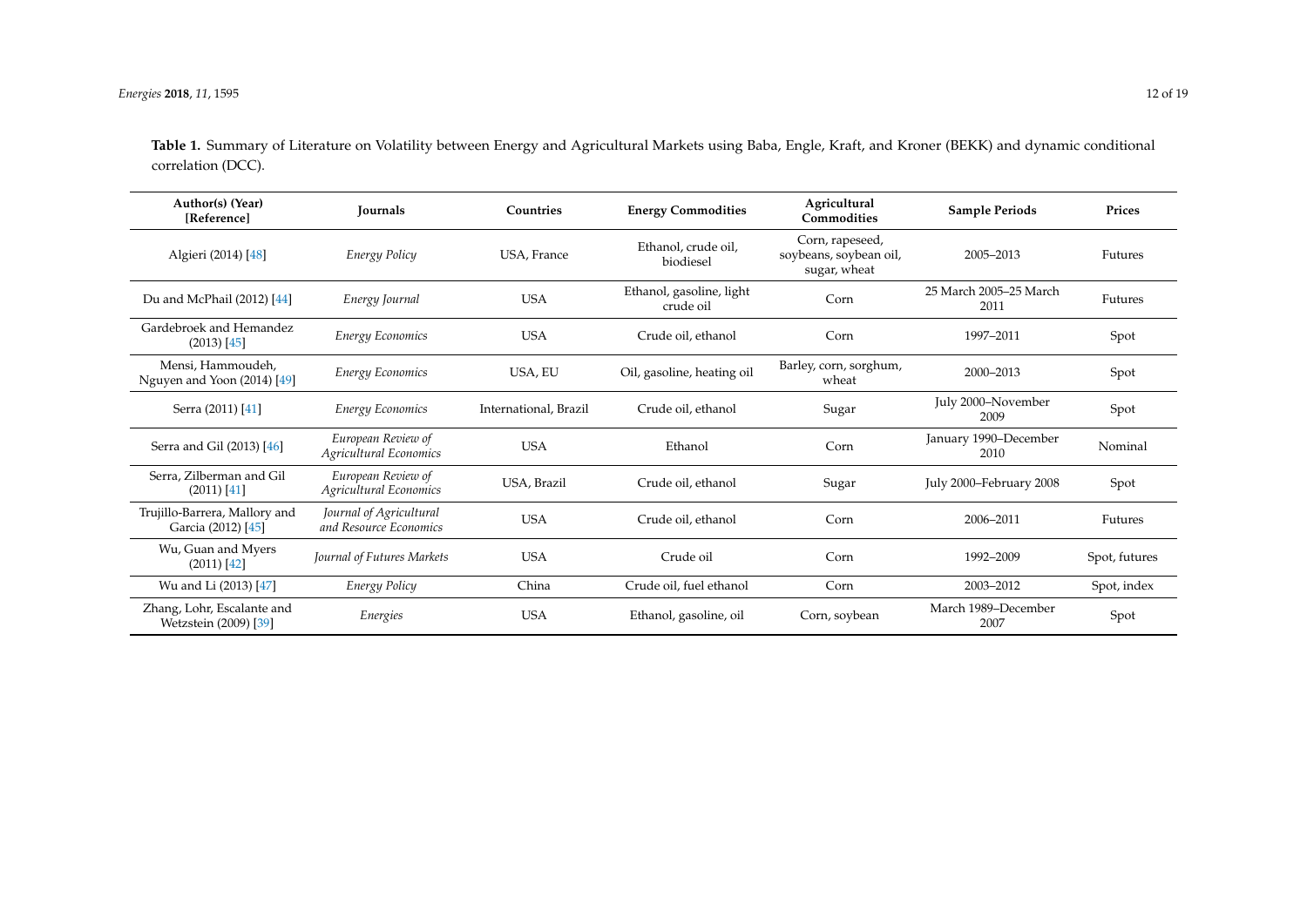<span id="page-12-0"></span>

| Author(s) (Year) [Reference]                        | Data<br>Frequency | Data Sources                                                                             | Software<br>Packages Used | Multivariate<br>Models          | Univariate<br>Models            | <b>Spillovers</b>                                              |
|-----------------------------------------------------|-------------------|------------------------------------------------------------------------------------------|---------------------------|---------------------------------|---------------------------------|----------------------------------------------------------------|
| Algieri (2014) [48]                                 | Daily             | Bloomberg                                                                                | Unstated                  | Diagonal BEKK                   | GARCH,<br><b>EGARCH</b>         | Partial covolatility                                           |
| Du and McPhail (2012) [44]                          | Daily             | CME (corn, ethanol, gasoline, light<br>crude oil), NYMEX (gasoline)                      | Unstated                  | Scalar DCC                      | <b>GARCH</b>                    | Partial covolatility                                           |
| Gardebroek and Hemandez<br>(2013) [45]              | Weekly            | EIA (oil), CBOT (ethanol), FAO (corn)                                                    | Unstated                  | Full BEKK, scalar<br><b>DCC</b> | <b>GARCH</b>                    | Full volatility, Full<br>covolatility, Partial<br>covolatility |
| Mensi, Hammoudeh, Nguyen<br>and Yoon (2014) [49]    | Daily             | EIA (energy), IGC (cereal)                                                               | Unstated                  | Full BEKK, scalar<br><b>DCC</b> | <b>GARCH</b>                    | Full volatility, Full<br>covolatility, Partial<br>covolatility |
| Serra (2011) [41]                                   | Weekly            | CEPEA (ethanol, sugar), EIA (crude oil)                                                  | Unstated                  | <b>Full BEKK</b>                | Semi-parametric<br><b>GARCH</b> | Full volatility, Full<br>covolatility, Partial<br>covolatility |
| Serra and Gil (2013) [46]                           | Monthly           | Nebraska Government (ethanol), NASS<br>(corn)                                            | Unstated                  | <b>Full BEKK</b>                | <b>GARCH</b>                    | Full volatility, Full<br>covolatility, Partial<br>covolatility |
| Serra, Zilberman and Gil<br>(2011) [41]             | Weekly            | Center for Advanced Studies on<br>Applied Economics (ethanol, sugar),<br>EIA (crude oil) | WinRATS (v. 6.30)         | <b>Full BEKK</b>                | <b>GARCH</b>                    | Full volatility, Full<br>covolatility, Partial<br>covolatility |
| Trujillo-Barrera, Mallory and<br>Garcia (2012) [45] | Weekly            | NYMEX (WTI), CBOT (ethanol, corn)                                                        | Unstated                  | <b>Full BEKK</b>                | Threshold<br><b>GARCH</b>       | Full volatility, Full<br>covolatility, Partial<br>covolatility |
| Wu, Guan and Myers (2011) [42]                      | Weekly            | USDA (corn cash), CBOT (corn<br>futures), NYMEX (crude oil)                              | Unstated                  | <b>Full BEKK</b>                | Threshold<br><b>GARCH</b>       | Full volatility, Full<br>covolatility, Partial<br>covolatility |
| Wu and Li (2013) [47]                               | Weekly            | National Bureau of Statistics of China                                                   | Unstated                  | <b>Full BEKK</b>                | <b>EGARCH</b>                   | Full volatility, Full<br>covolatility, Partial<br>covolatility |
| Zhang, Lohr, Escalante and<br>Wetzstein (2009) [39] | Weekly            | Ethanol & Biodiesel News (ethanol), EIA<br>(gasoline, oil,), USDA (corn, soybean)        | Unstated                  | <b>Full BEKK</b>                | <b>GARCH</b>                    | Full volatility, Full<br>covolatility, Partial<br>covolatility |

| Table 2. Summary of Literature on Volatility between Energy and Agricultural Markets using BEKK and DCC. |  |  |
|----------------------------------------------------------------------------------------------------------|--|--|
|----------------------------------------------------------------------------------------------------------|--|--|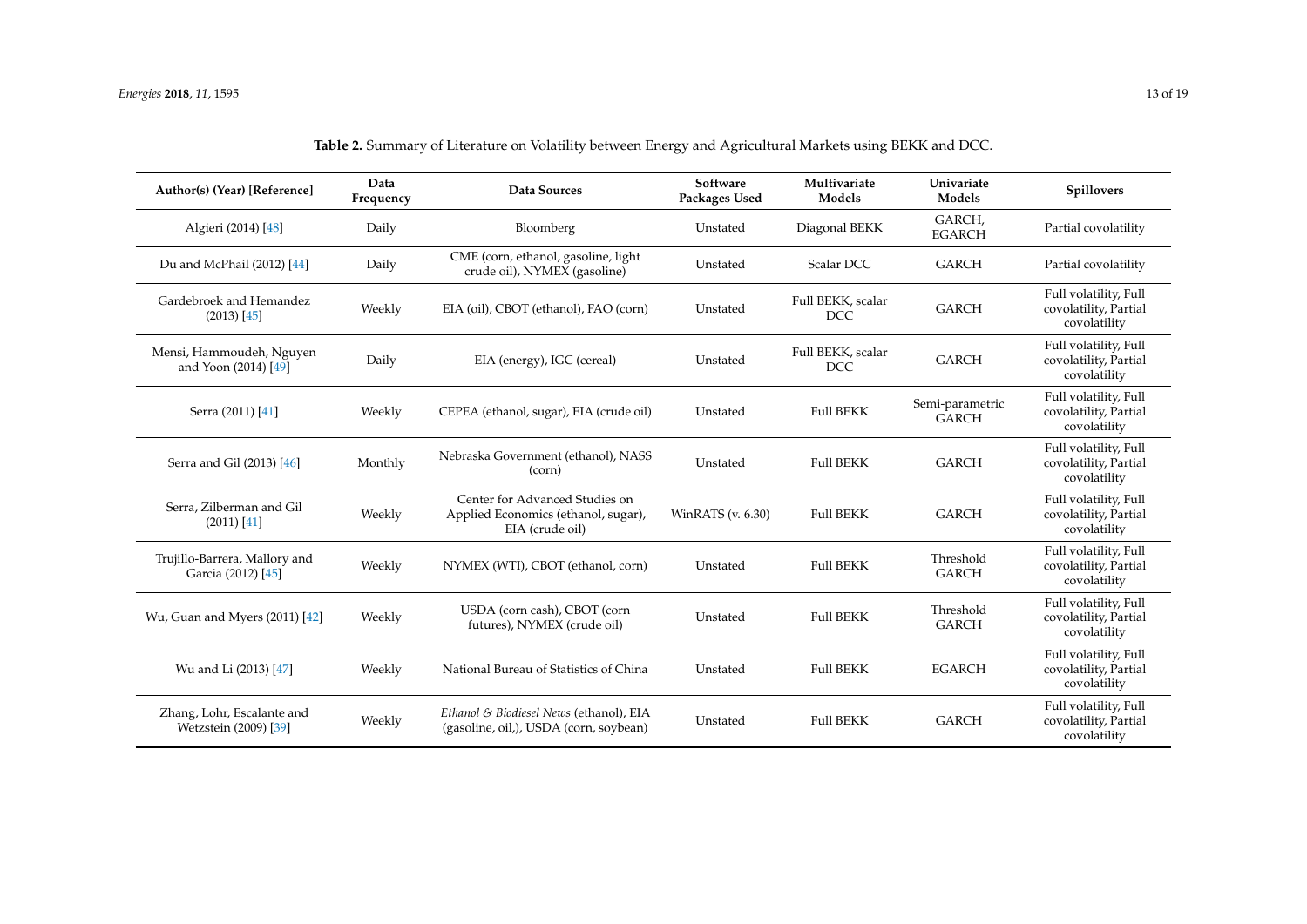Table [2](#page-12-0) also shows that the primary data sources included Bloomberg, EIA (energy, oil, crude oil, gasoline), IGC (cereal), CBOT (ethanol, corn, corn futures), FAO (corn), National Bureau of Statistics of China, Nebraska Government (ethanol), NASS (corn), CME (corn, ethanol, gasoline, light crude oil), NYMEX (gasoline, WTI, crude oil), CEPEA (ethanol, sugar), Center for Advanced Studies on Applied Economics (ethanol, sugar), USDA (corn cash), *Ethanol and Biodiesel News* (ethanol), and USDA (corn soybean).

The same table shows that only one paper, namely Serra, Zilberman and Gil [\[41\]](#page-18-3), stated the statistical, econometric or financial econometric software package, specifically, WinRATS version 6.30, that was used in estimation, whether for univariate or multivariate conditional volatility models. Consequently, there was no discussion of convergence of any algorithms that were used to estimate the models. This is a disappointing finding as it can be quite difficult to reproduce empirical results, especially for multivariate conditional volatility models, when the software package is not stated explicitly. Moreover, the "curse of dimensionality" cannot be determined when there is no discussion of the convergence of the algorithms, despite the fact it is well known that convergence is problematic when more than three financial assets are used to estimate the Full BEKK model.

The last three columns of Table [2](#page-12-0) provide some useful insights regarding the types of univariate and multivariate conditional volatility models that are estimated, as well as the alternative volatility spillovers that can be considered. The Full BEKK model is estimated in seven papers, both the Full BEKK and scalar DCC models are estimated in two papers, and the Diagonal BEKK model and scalar DCC model are estimated separately in one paper each. As discussed in Section [2.3,](#page-6-0) the Full BEKK models incorporates full volatility, full covolatility and partial co-volatility spillovers, while the Diagonal BEKK and scalar DCC models allow only partial co-volatility spillovers. Valid statistical testing of such spillovers effects is discussed in Table [3](#page-14-0) below.

As univariate models are necessary to obtain the standardized residuals for subsequent multivariate estimation and testing, each of the papers uses at least one, indeed usually only one, univariate conditional volatility model to initiate the estimation process. Of the 11 published papers, seven use only the GARCH model (including one semi-parametric GARCH model), two use the threshold GARCH model (also commonly known as GJR), one paper uses only EGARCH, and one uses both the GARCH and EGARCH models.

The analytical and statistical properties of the QMLE of the univariate and multivariate conditional volatility models are analysed in Table [3.](#page-14-0) Somewhat surprisingly and disappointingly, all 11 papers ignore any discussion of the analytical properties of the multivariate conditional volatility models, and nine of the papers also ignore the analytical properties of the univariate conditional volatility models as a precursor to estimating the multivariate models. Gardebroek and Hernandez [\[45\]](#page-18-7) report that  $\alpha$  $+ \beta < 1$ , without explanation, but do not seem to appreciate that this is a sufficient but not necessary condition for the unconditional variance to be finite, and for the QMLE to be consistent. Wu and Li [\[47\]](#page-18-9) discuss the conditions for asymmetry and leverage for the EGARCH model, but do so incorrectly by concentrating on the first condition, albeit incorrectly, namely rather than, and ignoring the second condition altogether, namely.

The papers purportedly test the hypotheses relating to volatility and covolatility spillovers without recognizing that such tests are invalid except for the Diagonal and scalar BEKK models, and not valid whatsoever for the scalar DCC models. Only one paper fails to provide any evidence of any purported hypothesis tests or diagnostic checks. The diagnostic checks include the standard Ljung-Box Q test for the absence of serial correlation in the residuals of the conditional mean equation (in two papers), normality tests of the returns shocks (in four papers), both unit root tests and cointegration tests (in six papers), tests of causality (in three papers), and a test for long memory (in one paper).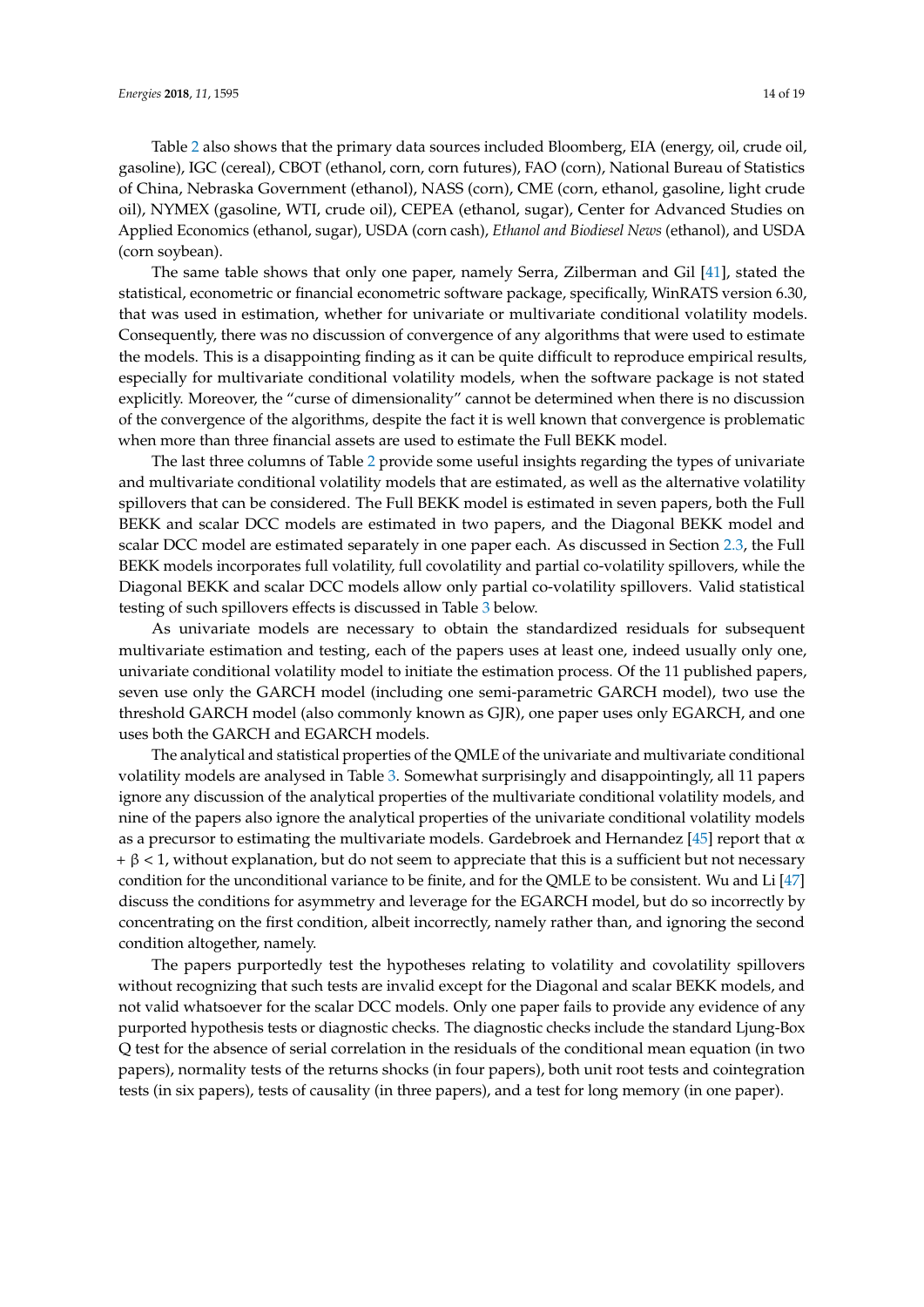<span id="page-14-0"></span>

| Author(s) (Year) [Reference]                        | <b>Analytical Properties of Models</b>                | <b>Statistical Properties</b><br>of Models | <b>Purported Hypothesis</b><br><b>Testing</b> | <b>Purported Significance</b><br>of Estimates | Overall<br>Assessment |
|-----------------------------------------------------|-------------------------------------------------------|--------------------------------------------|-----------------------------------------------|-----------------------------------------------|-----------------------|
| Algieri (2014) [48]                                 | Not addressed                                         | Not addressed                              | Ljung-Box Q, normality, long<br>memory        | Yes                                           | Ouestionable          |
| Du and McPhail (2012) [44]                          | Not addressed                                         | Not addressed                              | Unit root, cointegration                      | Yes                                           | Questionable          |
| Gardebroek and Hemandez<br>$(2013)$ [45]            | $\alpha + \beta < 1$ for GARCH                        | Not addressed                              | Ljung-Box Q, unit root                        | Yes                                           | Ouestionable          |
| Mensi, Hammoudeh, Nguyen<br>and Yoon (2014) [49]    | Not addressed                                         | Not addressed                              | Normality, unit root,<br>causality            | Yes                                           | Ouestionable          |
| Serra (2011) [41]                                   | Not addressed                                         | Not addressed                              | Unit root, cointegration                      | Yes                                           | Questionable          |
| Serra and Gil (2013) [40]                           | Not addressed                                         | Not addressed                              | None                                          | Yes                                           | Ouestionable          |
| Serra, Zilberman and Gil<br>$(2011)$ [41]           | Not addressed                                         | Not addressed                              | Unit root, cointegration                      | Yes                                           | Ouestionable          |
| Trujillo-Barrera, Mallory and<br>Garcia (2012) [43] | Not addressed                                         | Not addressed                              | Unit root, cointegration                      | Yes                                           | Ouestionable          |
| Wu, Guan and Myers (2011) [42]                      | Not addressed                                         | Not addressed                              | Normality, unit root,<br>cointegration        | Yes                                           | Ouestionable          |
| Wu and Li (2013) [47]                               | Incorrect discussion of leverage<br>effect for EGARCH | Not addressed                              | Normality, unit root,<br>causality            | Yes                                           | Ouestionable          |
| Zhang, Lohr, Escalante and<br>Wetzstein (2009) [39] | Not addressed                                         | Not addressed                              | Unit root, cointegration,<br>causality        | Yes                                           | Ouestionable          |

|--|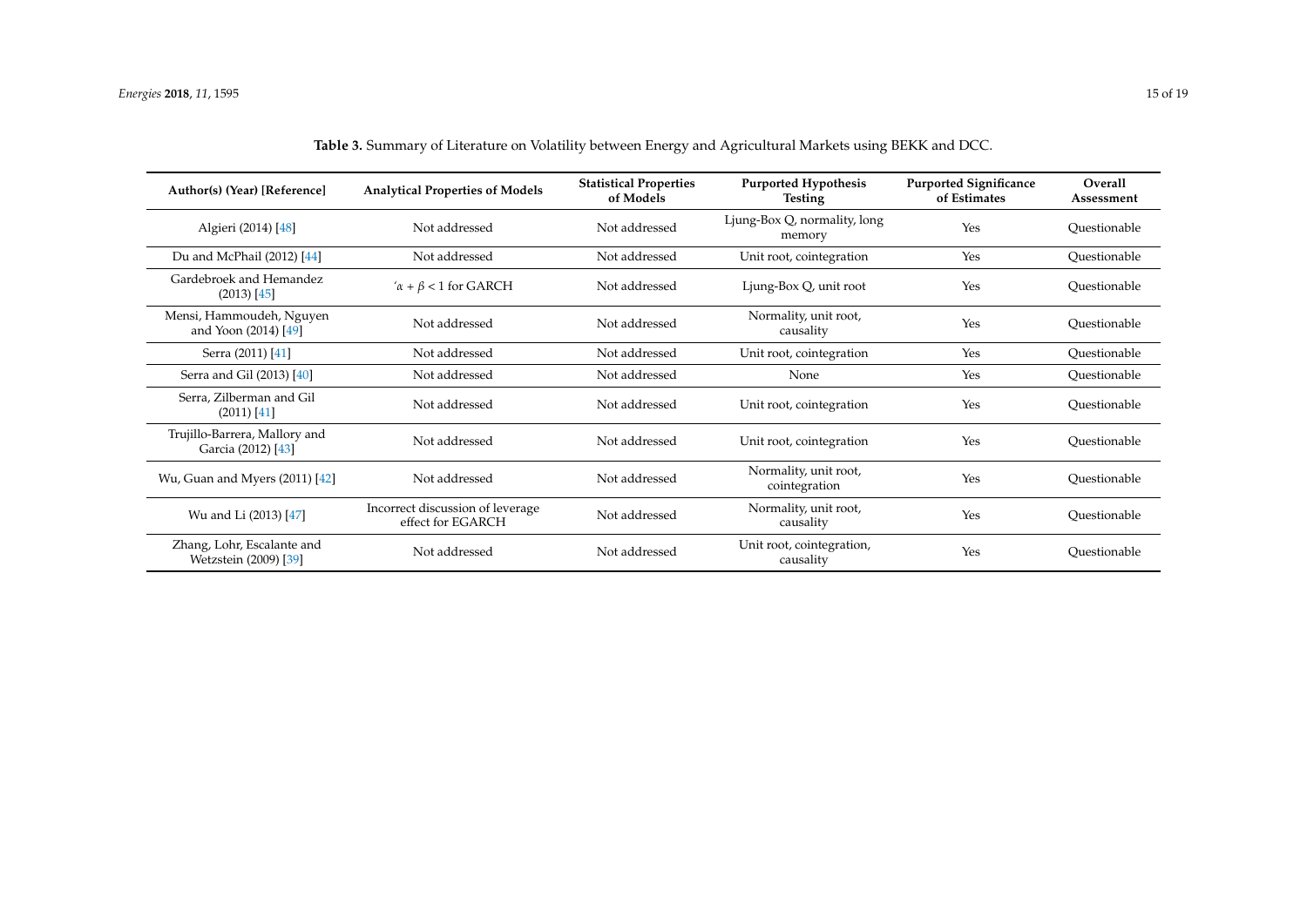As can be seen from Table [3,](#page-14-0) all 11 papers reported on the purported statistical significance of the estimated parameters, despite the fact that there is no proof that the statistical properties hold for diagnostic checks and statistical significance of estimated presence in the absence of asymptotic results for the multivariate conditional volatility models. These diagnostic checks are generally invalid in the presence of estimating volatility and covolatility spillovers, except under the null hypothesis that such spillovers do not exist, which would seem to destroy the primary purpose of the analysis.

As seven of the 11 papers used weekly data and one paper used monthly data, with the remaining three papers having used daily data, it is surprising that there were no tests conducted for seasonal unit roots or the possibility of seasonal cointegration. Having said that, there is no statistical proof that such diagnostic checks would be valid in the absence of any asymptotic theory underlying the Full BEKK and scalar DCC models.

The last column in Table [3](#page-14-0) makes it clear that the overall assessment of the empirical literature in estimating and testing for volatility and covolatility spillovers between the energy and agricultural markets is one of disappointment. In short, the theoretical and empirical analyses in every paper are questionable.

The only tests that are valid asymptotically are for the scalar and Diagonal BEKK models. The Diagonal BEKK model was estimated only in the paper by Algieri, but without explanation or any statement to the effect of statistical validity. It can reasonably be presumed that the Diagonal BEKK model was estimated to overcome the "curse of dimensionality" that would otherwise have been faced in trying to obtain convergence in estimating the Full BEKK model. This raises serious questions and reservations about the unstated convergence in estimating the Full BEKK model in 9 of the 11 published papers in the literature on volatility spillovers between energy and agricultural markets.

The technical presentation of the published empirical papers in leading international journals is warranted as a precursor to a critical assessment and evaluation. Technical validity is essential, otherwise the mathematical regularity conditions, including invertibility, will not be satisfied. This means that the likelihood function either does not exist or cannot be specified algebraically, so that the likelihood equations required to present the first and second derivatives for purposes of deriving the asymptotic distribution cannot be obtained. In short, there will be no statistical properties for purposes of a valid statement of inferences regarding statistical significance.

# <span id="page-15-0"></span>**4. Concluding Remarks**

The primary purpose of the paper was to specify, estimate and test for volatility and covolatility spillovers between the energy and agricultural markets. The paper showed that in the energy literature, the returns, volatility and volatility spillovers among alternative energy commodities have been analysed using a variety of univariate and multivariate conditional volatility models, the leading energy and agricultural economics journals in which the papers were published, estimation techniques, data sets, time frequencies, energy and agricultural prices, data sources, software packages used in estimation and testing, the univariate conditional volatility models used in estimation as a first step in estimating their multivariate counterparts, the types of volatility spillover effects that are considered (namely full volatility, full covolatility and partial covolatility spillovers), the analytical (regularity) conditions, statistical properties of the conditional volatility models, the purported hypothesis tests, the purported statistical significance of the tests, and an overall assessment of each of the published papers.

A similar comment applies to the separate theoretical and empirical analysis of a wide range of agricultural commodities and markets. The technical presentation above is warranted as a precursor to a critical assessment of published empirical papers in leading international journals. Each paper that was critically assessed failed to adhere to acceptable mathematical and statistical standards in terms of the regularity conditions that govern the model, including invertibility, which determines whether the likelihood function can be related to the data, as well as the likelihood equations that lead to the asymptotic distribution of the QMLE of the unknown parameters. Seen in this light, the empirical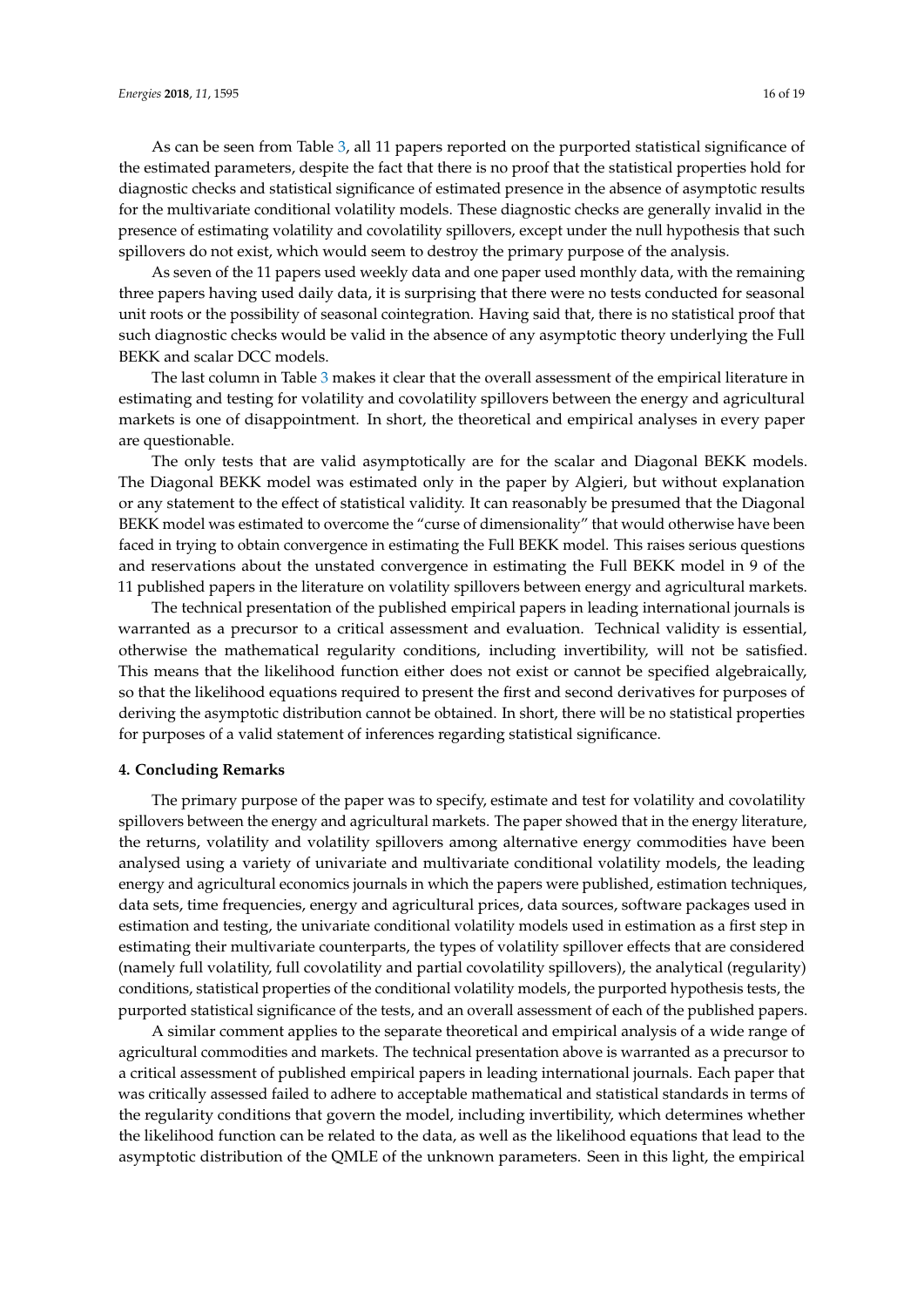estimates of volatility, covolatility, full volatility spillovers, and full and partial covolatility spillovers, can be based on a firm foundation when the technical conditions are satisfied.

Given the recent interest and emphasis in bio-fuels and green energy, especially bio-ethanol, which can be derived from a range of agricultural products, it is not surprising that there is a topical and developing literature on the volatility and covolatility spillovers between the energy and agricultural markets. Renewable energy sources (including wind, solar, hydro, wave, bio-mass, and agricultural commodities, such as corn and sugarcane, which can be converted into bio-ethanol as a renewable energy source), and nonrenewable fossil fuel energy sources (including coal, oil, gas and nuclear energy), can have full and partial covolatility spillovers. Such serious and significant possibilities emphasize how they are interconnected in terms of formulating portfolios of financial, energy and agricultural commodities to obtain optimal hedge strategies for insuring loaases against profits elsewhere in the portfolio.

Modelling and testing spillovers between these two markets has typically been based on estimating multivariate conditional volatility models. A serious technical deficiency is that the Quasi-Maximum Likelihood Estimates (QMLE) of the two most popular multivariate conditional volatility models, namely the BEKK and DCC models, typically have no asymptotic properties, except by assumption or under appropriate parametric assumptions, so that no valid statistical test of volatility spillovers is possible.

The paper evaluated the theory and practice in testing for volatility spillovers between energy and agricultural markets using the multivariate BEKK and DCC models, and provided recommendations as to how such volatility and covolatility spillovers might be tested using valid statistical techniques. Three new definitions of volatility and covolatility spillovers were given, and the different models used in empirical applications were evaluated in terms of the new definitions and other criteria.

In an area as important as examining volatility and covolatility spillovers between the energy and agricultural markets, greater care and attention needs to be placed on the mathematical and statistical properties of the estimated univariate and especially multivariate conditional volatility models. Otherwise, the selected portfolios of renewable energy sources and nonrenewable fossil fuel energy sources will not be able to mitigate the financial risks against each other, and hence not be able to achieve optimal hedge ratios.

**Author Contributions:** C.L.C. and M.M. proposed the idea; Y.L. collected the data and arranged the table; C.L.C. and M.M. improved and revised the paper.

**Acknowledgments:** The first author wishes to thank the Ministry of Science and Technology (MOST), Taiwan, and the third author acknowledges the Australian Research Council and the Ministry of Science and Technology (MOST), Taiwan for financial support.

**Conflicts of Interest:** The authors declare no conflicts of interest.

#### **References**

- <span id="page-16-0"></span>1. Alghalith, M. The interaction between food prices and oil prices. *Energy Econ.* **2010**, *32*, 1520–1522. [\[CrossRef\]](http://dx.doi.org/10.1016/j.eneco.2010.08.012)
- <span id="page-16-1"></span>2. Chen, P.-Y.; Chang, C.-L.; Chen, C.-C.; McAleer, M. Modelling the effects of oil prices on global fertilizer prices and volatility. *J. Risk Financ. Manag.* **2012**, *5*, 78–114. [\[CrossRef\]](http://dx.doi.org/10.3390/jrfm5010078)
- <span id="page-16-2"></span>3. Engle, R.F.; Kroner, K.F. Multivariate simultaneous generalized ARCH. *Econom. Theory* **1995**, *11*, 122–150. [\[CrossRef\]](http://dx.doi.org/10.1017/S0266466600009063)
- <span id="page-16-3"></span>4. Engle, R. Dynamic conditional correlation: A simple class of multivariate generalized autoregressive conditional hereoskedasticity models. *J. Bus. Econ. Stat.* **2002**, *20*, 339–350. [\[CrossRef\]](http://dx.doi.org/10.1198/073500102288618487)
- <span id="page-16-4"></span>5. McAleer, M.; Chan, F.; Hoti, S.; Lieberman, O. Generalized autoregressive conditional correlation. *Econom. Theory* **2008**, *24*, 1554–1583. [\[CrossRef\]](http://dx.doi.org/10.1017/S0266466608080614)
- <span id="page-16-5"></span>6. McAleer, M. Stationarity and invertibility of a dynamic correlation matrix. *Kybernetika* **2018**, *54*, 363–374. [\[CrossRef\]](http://dx.doi.org/10.14736/kyb-2018-2-0363)
- <span id="page-16-6"></span>7. Bollerslev, T.; Engle, R.; Wooldridge, J. A capital asset pricing model with time varying covariance. *J. Political Econ.* **1988**, *96*, 116–131. [\[CrossRef\]](http://dx.doi.org/10.1086/261527)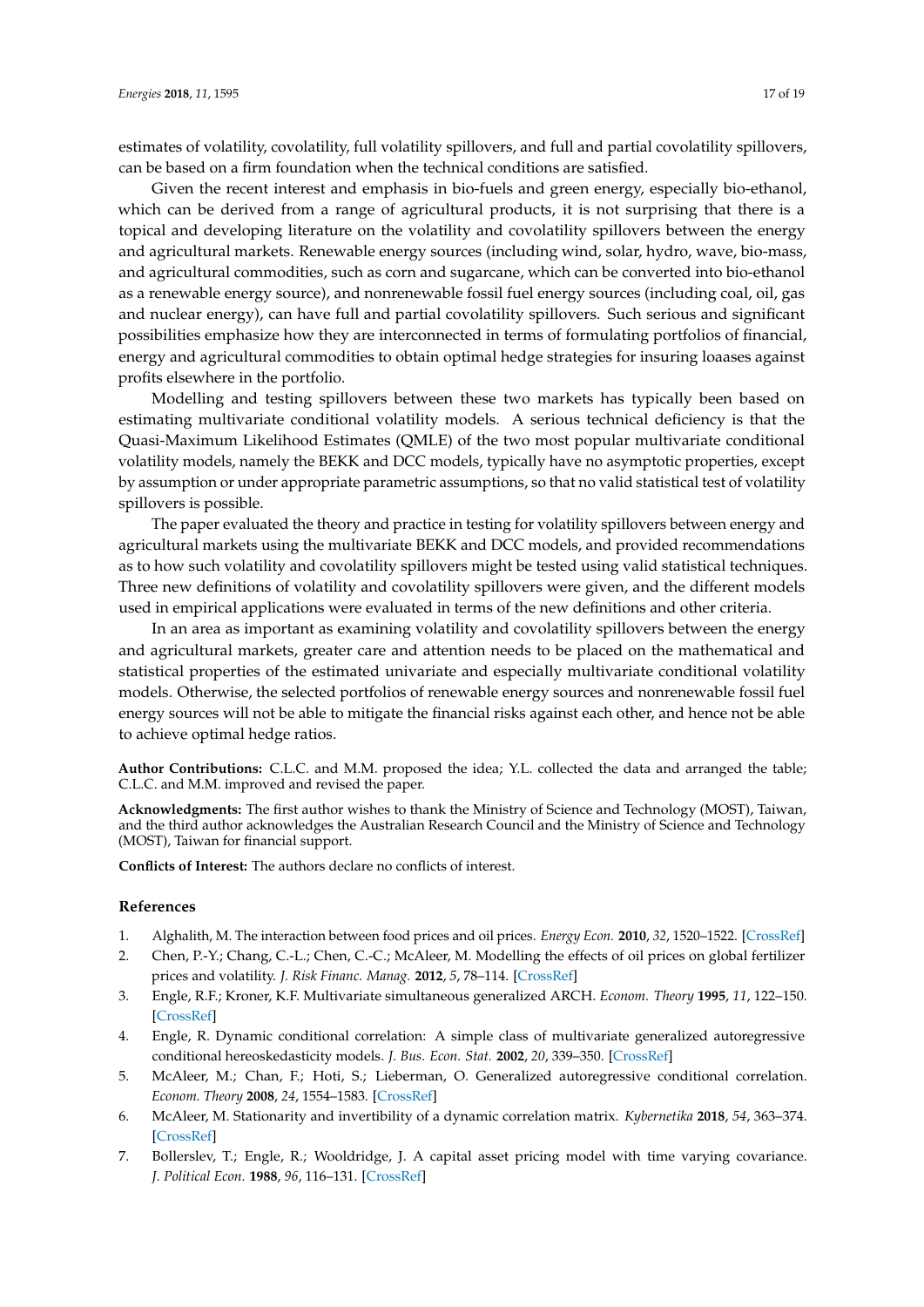- <span id="page-17-0"></span>8. Baba, Y.; Engle, R.F.; Kraft, D.; Kroner, K.F. *Multivariate Simultaneous Generalized ARCH*; Department of Economics, University of California: San Diego, CA, USA, 1985.
- <span id="page-17-1"></span>9. Bollerslev, T. Modelling the coherence in short-run nominal exchange rate: A multivariate generalized ARCH approach. *Rev. Econo. Stat.* **1990**, *72*, 498–505. [\[CrossRef\]](http://dx.doi.org/10.2307/2109358)
- <span id="page-17-2"></span>10. Ling, S.; McAleer, M. Asymptotic theory for a vector ARMA-GARCH model. *Econom. Theory* **2003**, *19*, 278–308. [\[CrossRef\]](http://dx.doi.org/10.1017/S0266466603192092)
- <span id="page-17-3"></span>11. McAleer, M.; Hoti, S.; Chan, F. Structure and asymptotic theory for multivariate asymmetric conditional volatility. *Econom. Rev.* **2009**, *28*, 422–440. [\[CrossRef\]](http://dx.doi.org/10.1080/07474930802467217)
- <span id="page-17-4"></span>12. Tse, Y.K.; Tsui, A.K.C. A multivariate GARCH model with time-varying correlations. *J. Bus. Econ. Stat.* **2002**, *20*, 351–362. [\[CrossRef\]](http://dx.doi.org/10.1198/073500102288618496)
- <span id="page-17-5"></span>13. McAleer, M. Automated inference and learning in modeling financial volatility. *Econom. Theory* **2005**, *21*, 232–261. [\[CrossRef\]](http://dx.doi.org/10.1017/S0266466605050140)
- <span id="page-17-6"></span>14. Tsay, R.S. Conditional heteroscedastic time series models. *J. Am. Stat. Assoc.* **1987**, *82*, 590–604. [\[CrossRef\]](http://dx.doi.org/10.1080/01621459.1987.10478471)
- <span id="page-17-7"></span>15. Engle, R.F. Autoregressive conditional heteroscedasticity with estimates of the variance of United Kingdom inflation. *Econometrica* **1982**, *50*, 987–1007. [\[CrossRef\]](http://dx.doi.org/10.2307/1912773)
- <span id="page-17-8"></span>16. Bollerslev, T. Generalised autoregressive conditional heteroscedasticity. *J. Econom.* **1986**, *31*, 307–327. [\[CrossRef\]](http://dx.doi.org/10.1016/0304-4076(86)90063-1)
- <span id="page-17-9"></span>17. Jeantheau, T. Strong consistency of estimators for multivariate ARCH models. *Econom. Theory* **1998**, *14*, 70–86. [\[CrossRef\]](http://dx.doi.org/10.1017/S0266466698141038)
- <span id="page-17-10"></span>18. Black, F. Studies of stock market volatility changes. In *Proceedings of the American Statistical Association*; Business and Economic Statistics Section: Washington, DC, USA, 1976; pp. 177–181.
- <span id="page-17-11"></span>19. McAleer, M. Asymmetry and leverage in conditional volatility models. *Econometrics* **2014**, *2*, 145–150. [\[CrossRef\]](http://dx.doi.org/10.3390/econometrics2030145)
- <span id="page-17-12"></span>20. Glosten, L.R.; Jagannathan, R.; Runkle, D.E. On the relation between the expected value and volatility of nominal excess return on stocks. *J. Financ.* **1992**, *46*, 1779–1801. [\[CrossRef\]](http://dx.doi.org/10.1111/j.1540-6261.1993.tb05128.x)
- <span id="page-17-13"></span>21. McAleer, M.; Chan, F.; Marinova, D. An econometric analysis of asymmetric volatility: Theory and application to patents. *J. Econom.* **2007**, *139*, 259–284. [\[CrossRef\]](http://dx.doi.org/10.1016/j.jeconom.2006.10.014)
- <span id="page-17-14"></span>22. Amemiya, T. *Advanced Econometrics*; Harvard University Press: Cambridge, MA, USA, 1985.
- <span id="page-17-16"></span><span id="page-17-15"></span>23. Nelson, D.B. ARCH models as diffusion approximations. *J. Econom.* **1990**, *45*, 7–38. [\[CrossRef\]](http://dx.doi.org/10.1016/0304-4076(90)90092-8)
- 24. Nelson, D.B. Conditional heteroskedasticity in asset returns: A new approach. *Econometrica* **1991**, *59*, 347–370. [\[CrossRef\]](http://dx.doi.org/10.2307/2938260)
- <span id="page-17-17"></span>25. McAleer, M.; Hafner, C. A one line derivation of EGARCH. *Econometrics* **2014**, *2*, 92–97. [\[CrossRef\]](http://dx.doi.org/10.3390/econometrics2020092)
- <span id="page-17-18"></span>26. Martinet, G.; McAleer, M. On the invertibility of EGARCH(p,q). *Econom. Rev.* **2018**, *37*, 824–849. [\[CrossRef\]](http://dx.doi.org/10.1080/07474938.2016.1167994)
- <span id="page-17-19"></span>27. Engle, R.F.; Figlewski, S. Modeling the dynamics of correlations among implied volatilities. *Rev. Financ.* **2015**, *19*, 991–1018. [\[CrossRef\]](http://dx.doi.org/10.1093/rof/rfu024)
- <span id="page-17-20"></span>28. *EViews 10 User's Guide. Advanced Single Equation Analysis*; Version 10; HIS Global Inc.: Irvive, CA, USA, 2017.
- <span id="page-17-21"></span>29. *RATS 9.0 User's Guide*; Version 9.0; Estima Inc.: Evanston, IL, USA, 2017.
- <span id="page-17-22"></span>30. Chang, C.-L.; McAleer, M. The correct regularity condition and interpretation of asymmetry in EGARCH. *Econ. Lett.* **2017**, *161*, 52–55. [\[CrossRef\]](http://dx.doi.org/10.1016/j.econlet.2017.09.017)
- <span id="page-17-23"></span>31. Chang, C.-L.; McAleer, M. The fiction of full BEKK: Pricing fossil fuels and carbon emissions. *Financ. Res. Lett.* **2018**. [\[CrossRef\]](http://dx.doi.org/10.1016/j.frl.2018.03.008)
- <span id="page-17-25"></span><span id="page-17-24"></span>32. Kawakatsu, H. Matrix exponential GARCH. *J. Econom.* **2006**, *134*, 95–128. [\[CrossRef\]](http://dx.doi.org/10.1016/j.jeconom.2005.06.023)
- 33. Chang, C.-L.; McAleer, M.; Zuo, G.D. Volatility spillovers and causality of carbon emissions, oil and coal spot and futures for the EU and USA. *Sustainability* **2017**, *9*, 1789. [\[CrossRef\]](http://dx.doi.org/10.3390/su9101789)
- <span id="page-17-26"></span>34. Chang, C.-L.; McAleer, M.; Wang, Y.-A. Modelling volatility spillovers for bio-ethanol, sugarcane and corn spot and futures prices. *Renew. Sustain. Energy Rev.* **2018**, *81*, 1002–1018. [\[CrossRef\]](http://dx.doi.org/10.1016/j.rser.2017.07.024)
- <span id="page-17-27"></span>35. Comte, F.; Lieberman, O. Asymptotic theory for multivariate GARCH processes. *J. Multivar. Anal.* **2003**, *84*, 61–84. [\[CrossRef\]](http://dx.doi.org/10.1016/S0047-259X(02)00009-X)
- <span id="page-17-28"></span>36. Aielli, G.P. Dynamic conditional correlations: On properties and estimation. *J. Bus. Econ. Stat.* **2013**, *31*, 282–299. [\[CrossRef\]](http://dx.doi.org/10.1080/07350015.2013.771027)
- <span id="page-17-29"></span>37. Caporin, M.; McAleer, M. Ten things you should know about the dynamic conditional correlation representation. *Econometrics* **2013**, *1*, 115–126. [\[CrossRef\]](http://dx.doi.org/10.3390/econometrics1010115)